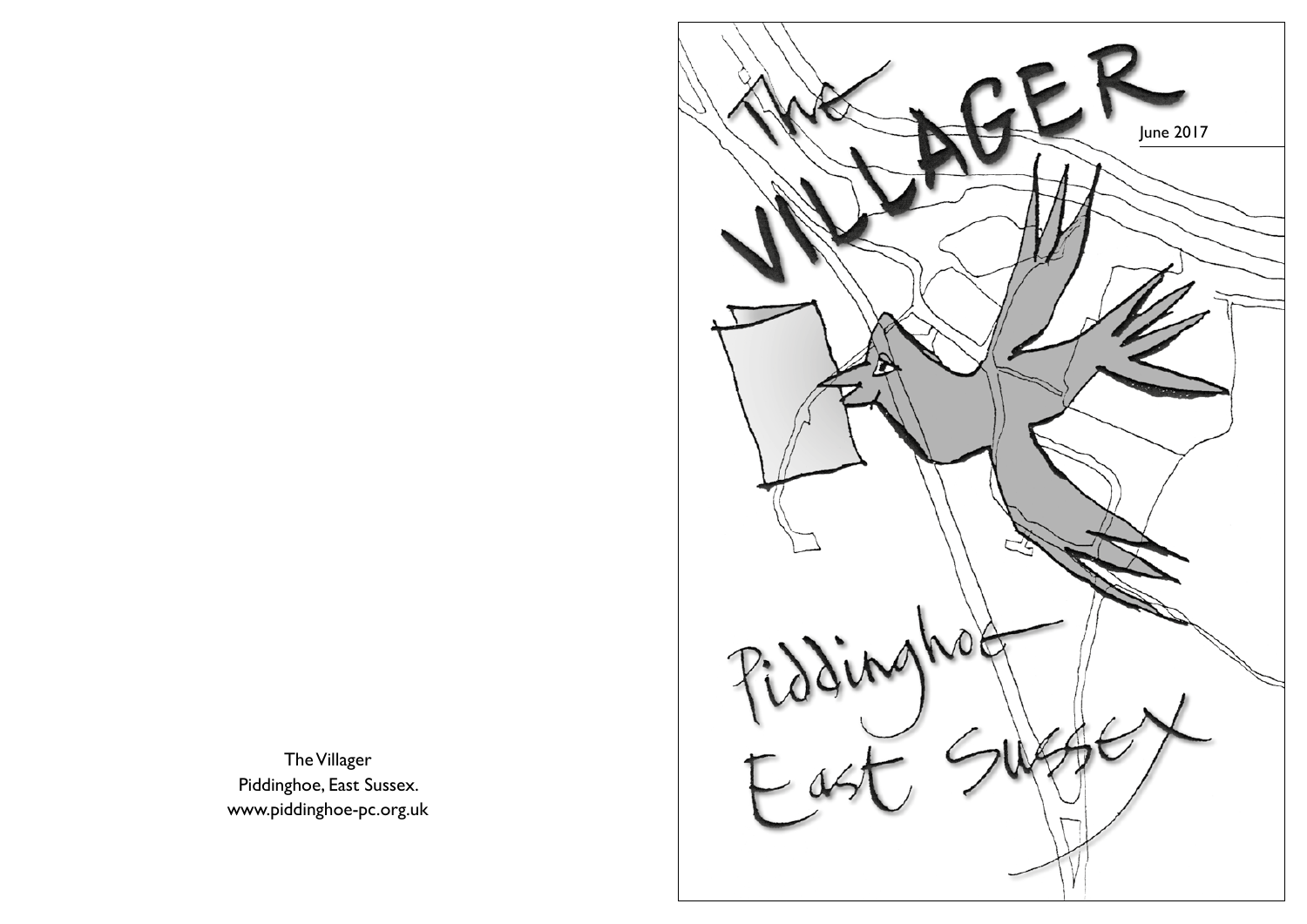## **EDITORIAL**

'Oh, not *another one*!' said the lady being interviewed on the TV news, on being told there was a General Election in June. Many people must have sympathised with her although we know that turning up to cast one's vote is a solemn duty we should carry out even when fed up to the back teeth with politics. Following the Referendum on the EU, have any of us known such a frenzied time of national and international politics? Perhaps a General Election is the only way to resolve whether Mrs May has the backing to carry on her own way or whether The Nation is having second thoughts. In some countries, voting is compulsory – Australia, for example – but for us, there is still a choice.

Off we trot to the polling booth, then, with some sense of occasion. Difficult to maintain that feeling in the Village Hall where all is quiet – in May, two polite ladies behind a table, one of whom was reading The Villager to pass the time. We hope it might have given her some sense of the village where she had volunteered to watch over the voting for hours on end. One might bump into one or two neighbours if one is lucky, and at one point, a villager appeared whose dog (non voting rights!) attempted to eat the Polling Officers' packet of biscuits. We hear of others who drifted in during the day and early evening. Somehow, it is touching to see this ritual being carried out in such small places: the call to exercise one's Citizens' Rights being enacted throughout the land, in the backwaters and the metropolitan fleshpots. We believe we are making a difference!

Then there is the aftermath. In the USA, well, what can one say? Every day brings an exciting new Twitter from the President. Mostly, the Twits are just a bit too exciting. As for France, well, they say you know you are getting old when policemen look young. How old do you feel when a 39-year-old is elected President of The Republic?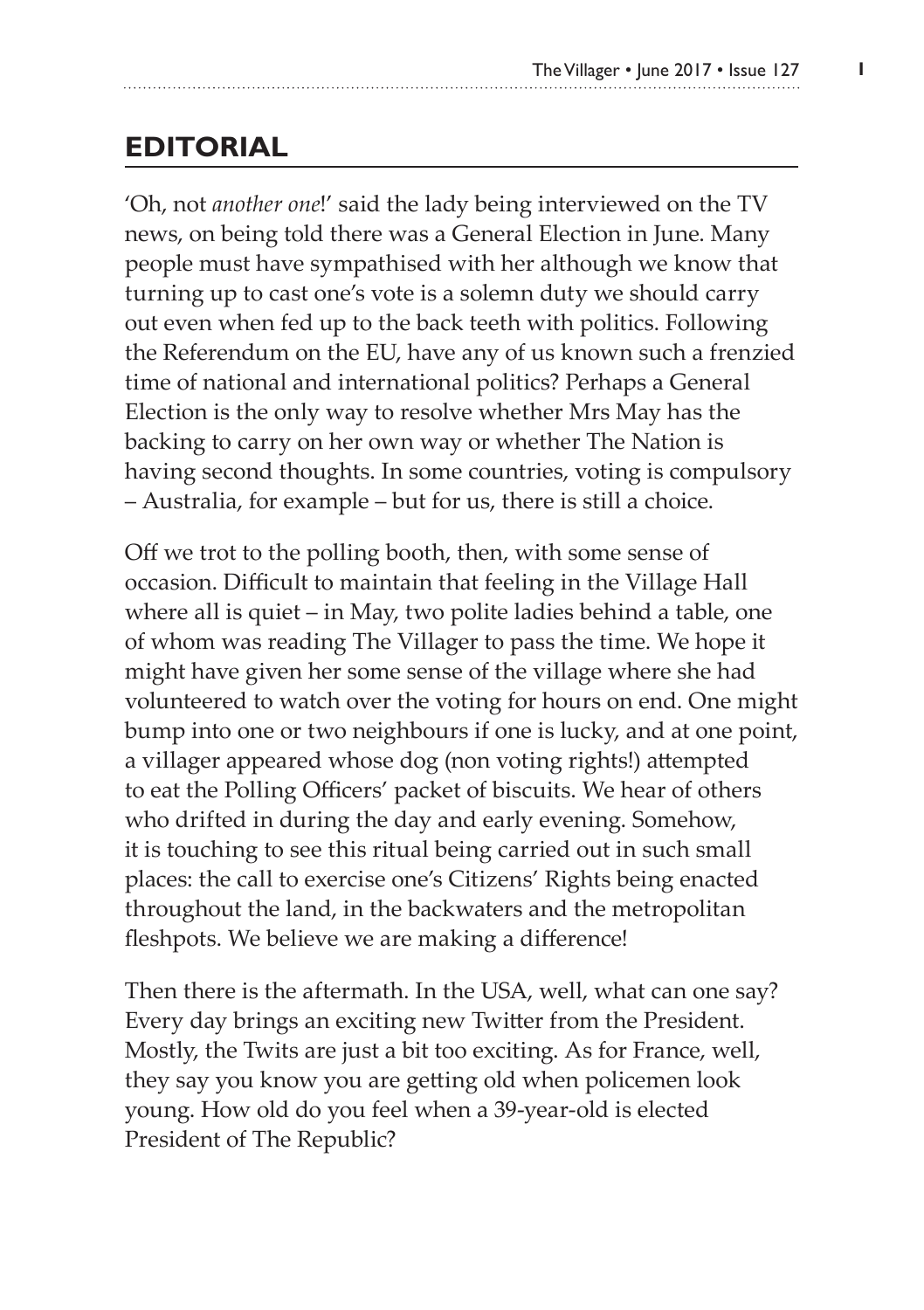Reality will embrace them all. And us too. Oh, the disappointments, the let-downs, the emergence of feet of clay for the new lot that are as big as the feet of clay that the old lot had. One can only suppose they are doing their best even when compromise hits them in the face like a brick. The possession of intelligence has never been one of the criteria for holding public office, and sometimes it seems, it might be a handicap as one would spend too much time thinking and not enough getting things done. Things have to be done! Choices made, actions taken, plans drawn up. Not what we expected? Too late!

I suppose we would be more forgiving of anyone holding public office, if they had not wooed us with promises of making things better. But what else can they say? At least The Monster Raving Looney Party (still going!) have honestly offered us psychotic chaos. Amongst those running for public office these days, who has not promised 'to heal communities' – the current mantra that is certainly beyond the wit or ability of your average elected representative and provokes rather worrying suspicions of Delusion. At last, Christ has come amongst us!

We shall do our best to hold them to account until the next election. From the national to the local level throughout the land we shall be keeping our eye on the cost of Brexit, the functioning of the NHS and Adult Social Care, our schools, right down to planning applications and the dangers of local roads. If they can get any of that right, we shall all feel better. Not exactly 'healed' but at least someone has done something important on our behalf. Worth that short walk to the Village Hall!

*The team: Sheila Redman (Chair), Gill Davies, Bill Pierce, Sue Massey, David Aicken.*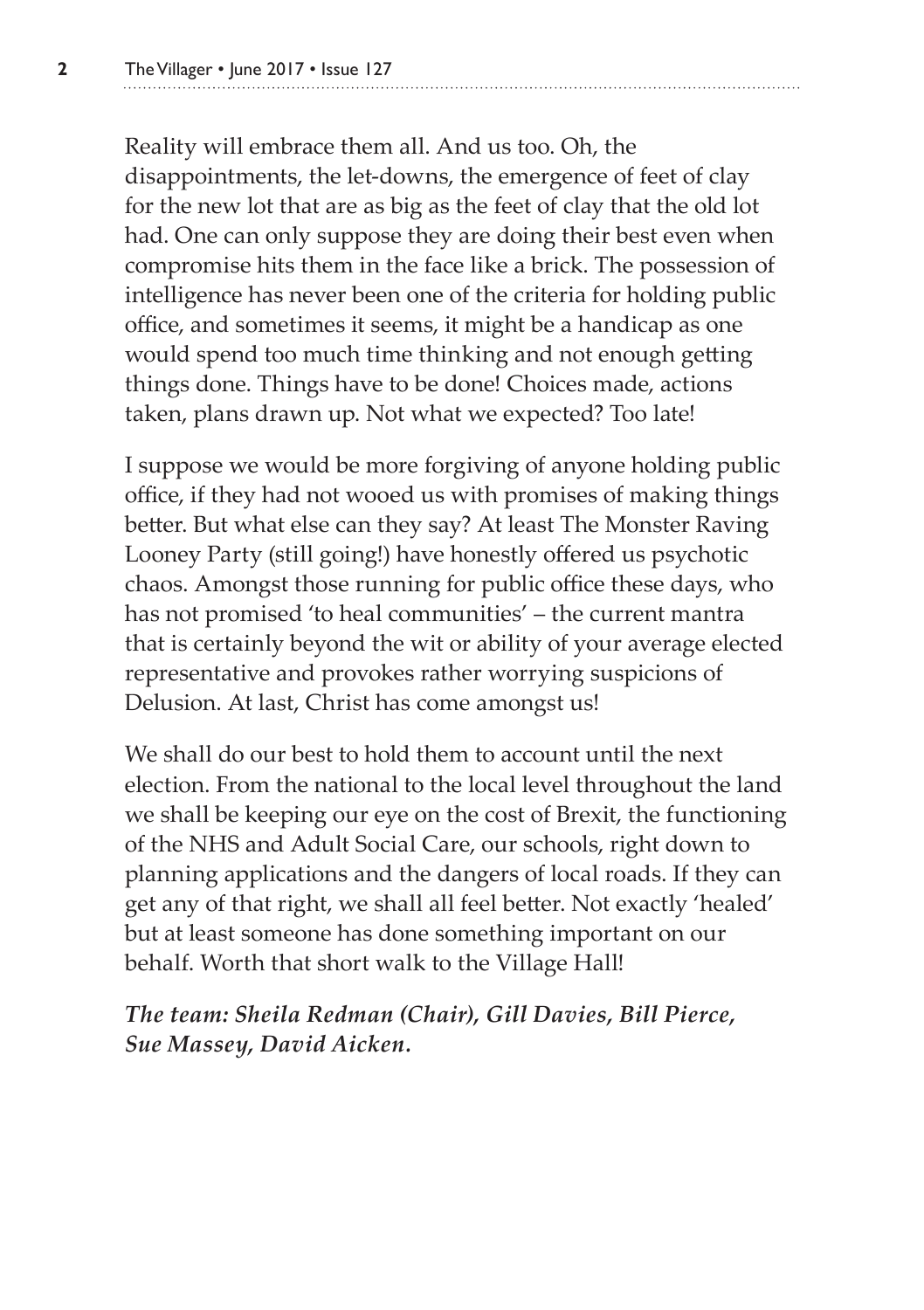## **PIDDINGHOE PARISH COUNCIL 2017**

### **Minutes of the Annual General Meeting of Piddinghoe Parish Council 2017 held at the Village Hall, Piddinghoe, on Tuesday 2nd May 2017 at 7pm (DRAFT)**

**Present:** Councillors Nick Woolger, David Aicken, Debbie Mills, Angela Ridge Julian Peterson (Clerk) 2 members of the public.

- 1. No Apologies for Absence.
- 2. There were no Declarations of Interests from Councillors.
- 3. Election of Chairman for the year 2017-2018 Councillor Nicholas Woolger was agreed.
- 4. Election of Vice Chairman for the year 2017-2018 Councillor David Aicken was agreed.
- 5. The Chairman and Vice Chairman both signed the Declaration of Acceptance of Office.

#### *Julian Peterson, PPC Clerk 02/05/2017*

#### **Minutes of the Parish Council Meeting held at the Village Hall, Piddinghoe, on Tuesday 2nd May 2017 at 7.20pm (DRAFT)**

**Present:** Councillors Nick Woolger, David Aicken, Debbie Mills, Angela Ridge Julian Peterson (Clerk) 8 members of the public.

#### **Apologies for Absence:** None

**Minutes:** The amended minutes of the meeting held on 17th January 2017 were AGREED by Council and signed by the Chairman.

**Disclosure of Interests:** None from Councillors.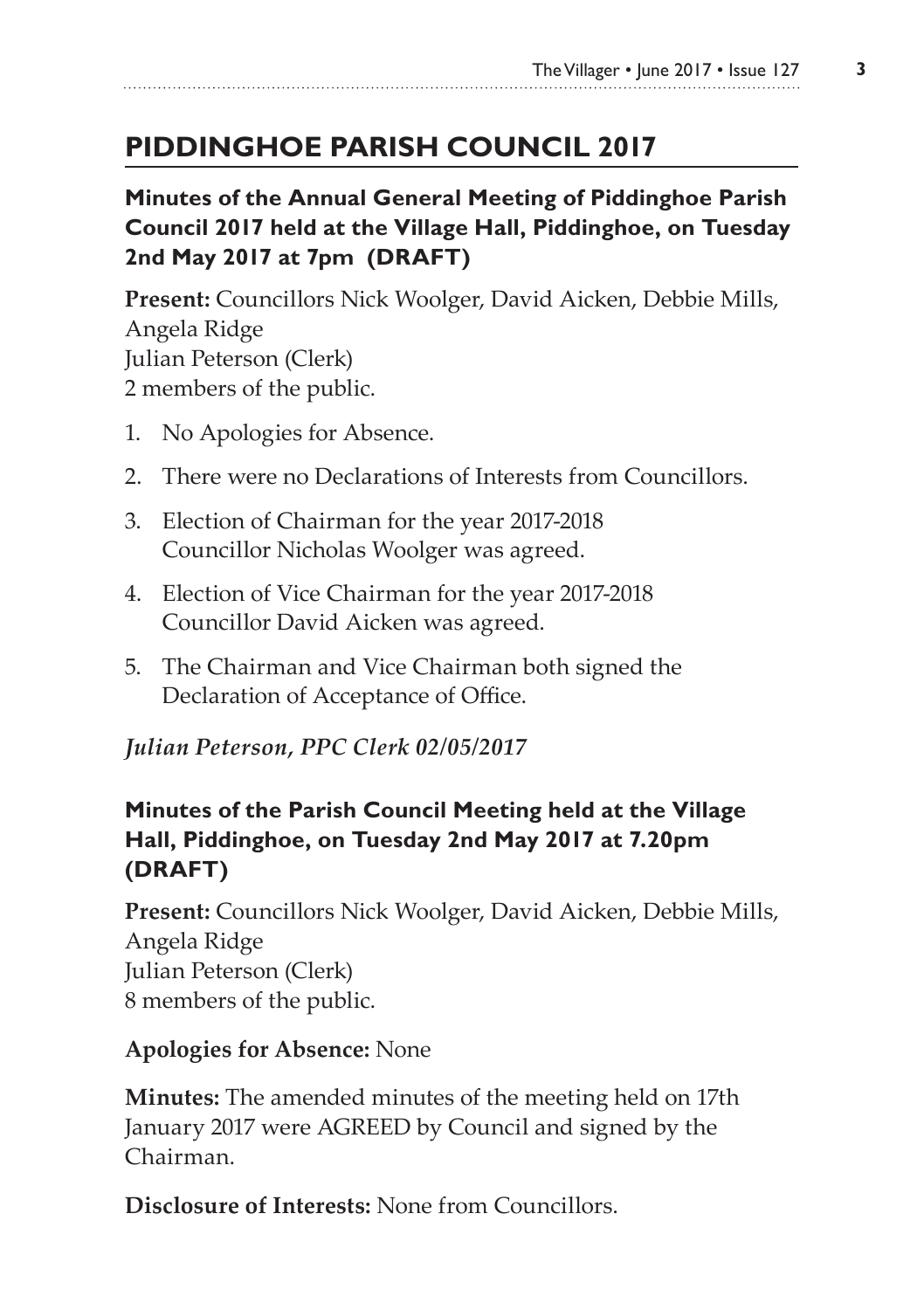**Public Participation:** Chairman, Nick Woolger invited members of the public to ask any questions concerning items on the agenda at this point rather than during the meeting. A question was asked about Planning Application SDNP/17/01570/FUL Dormer House, Village Green, Piddinghoe. The Chairman deferred the question to an emergency item, where the application would be considered.

### **AGENDA**

1. Council accepted the accounts as prepared by Councillor Debbie Mills, and wished to formally thank Cllr Debbie Mills for her work in preparing the Accounts.

Piddinghoe Parish Council Accounts Summary 28th April 2017 Business Current Account balance ..............................£9,621.64 Business Savings Account (Valerie Mellor's Bequest)............................................£25,441.10 Business Savings Account Reserve Funds ................ £3,000.00 Total Funds .................................................................. £38,062.74

- 2. It has been noted that there is incorrect information on an App by 'CycleStreets' showing a cycle route on the footpath between Newhaven and Piddinghoe. At the time of the meeting there was no official cycle track along the footpath. Cycling along a footpath is unlawful. This information was relayed to 'CycleStreets' by the Chairman and they have failed to rectify the information on their App. Council resolved to ask the clerk to write to 'CycleStreets' asking them to correct the information.
- 3. Council resolved to ask the Clerk to renew the PPC insurance with Zurich after obtaining a discount on their quote.
- 4. Council agreed to defer the Emergency Plan until a future meeting to allow more time to resolve some of the issues raised in the Draft Plan.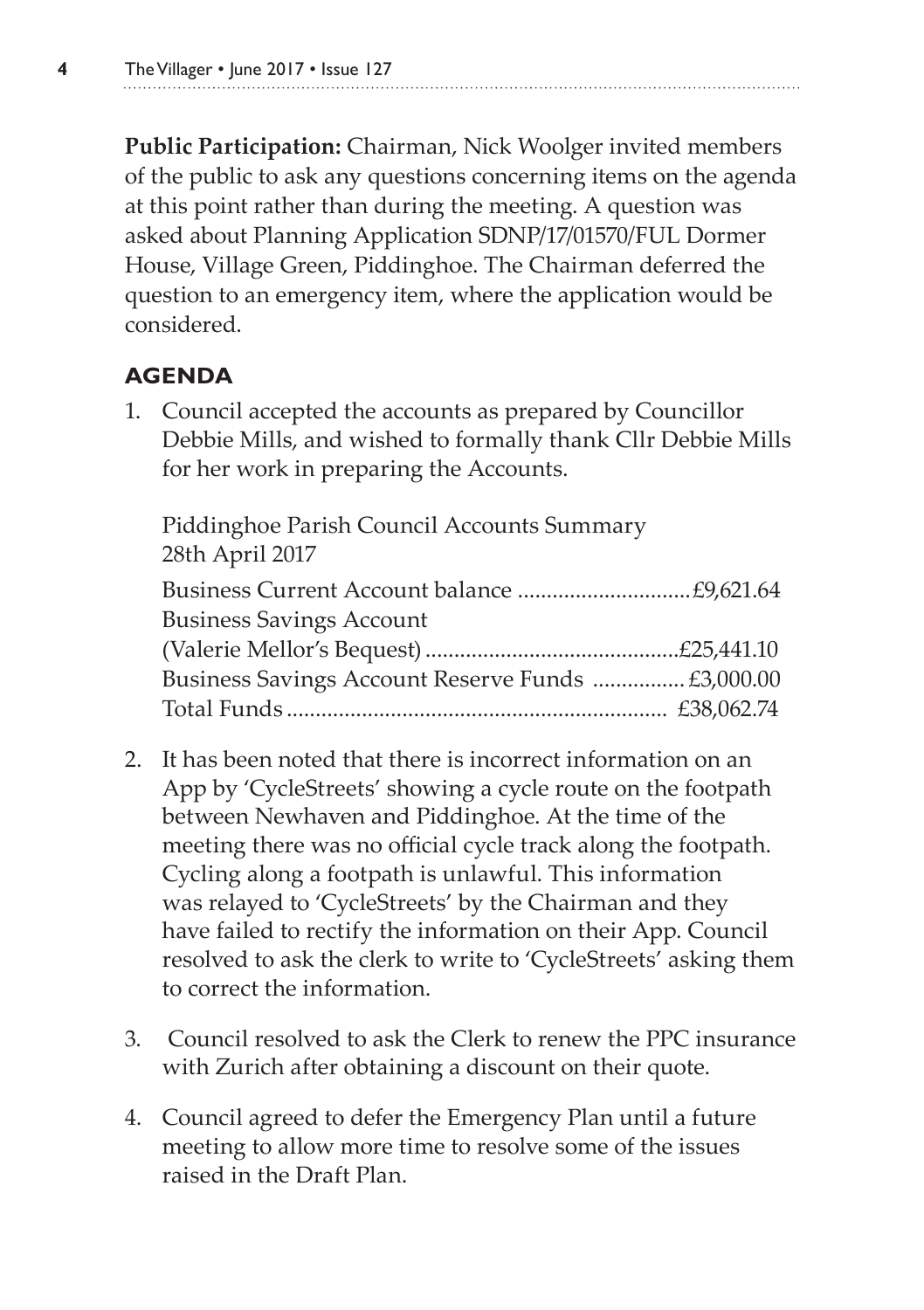- 5. The Bus Shelter is an open design which faces south-west, open to the prevailing winds. Council resolved to consider options for providing more shelter from the elements.
- 6. Council considered, the Planning Application SDNP/17/01570/ FUL. Land adjacent to Dormer House, Village Green, Piddinghoe as an emergency item. Council suspended standing orders so the villagers present could look at the plans and ask questions. When standing orders were reinstated, Council resolved that it had no objection to the design or materials of the building, but expressed concerns over the closeness to the Village Hall blocking light from the west facing window and the kitchen window (north window). There was also concern expressed about the width of the maintenance gap between the Village Hall, and the new building. There has to be enough room to maintain the Village Hall.

### **PROGRESS REPORTS**

1. Report on the steps from the Hoe to the riverbank.

Council members met on site and agreed on the location and style.

Councillors are looking at the possibility of handrails either side of the steps.

Quotes are being sought by Councillors Ridge, Mills and Aicken.

Council's preference is for shallow wide steps to secure safe access.

A reply from the SDNP stated that a slope was not a legal requirement. It was preferable to have wide, shallow steps with handrail/s.

2. Progress on the boundary fences on the riverbank.

Councillors met on site and agreed requirements, and considered the relocation of a kissing gate. It was suggested that the existing kissing gates should be removed before the path is laid and retained for recycling.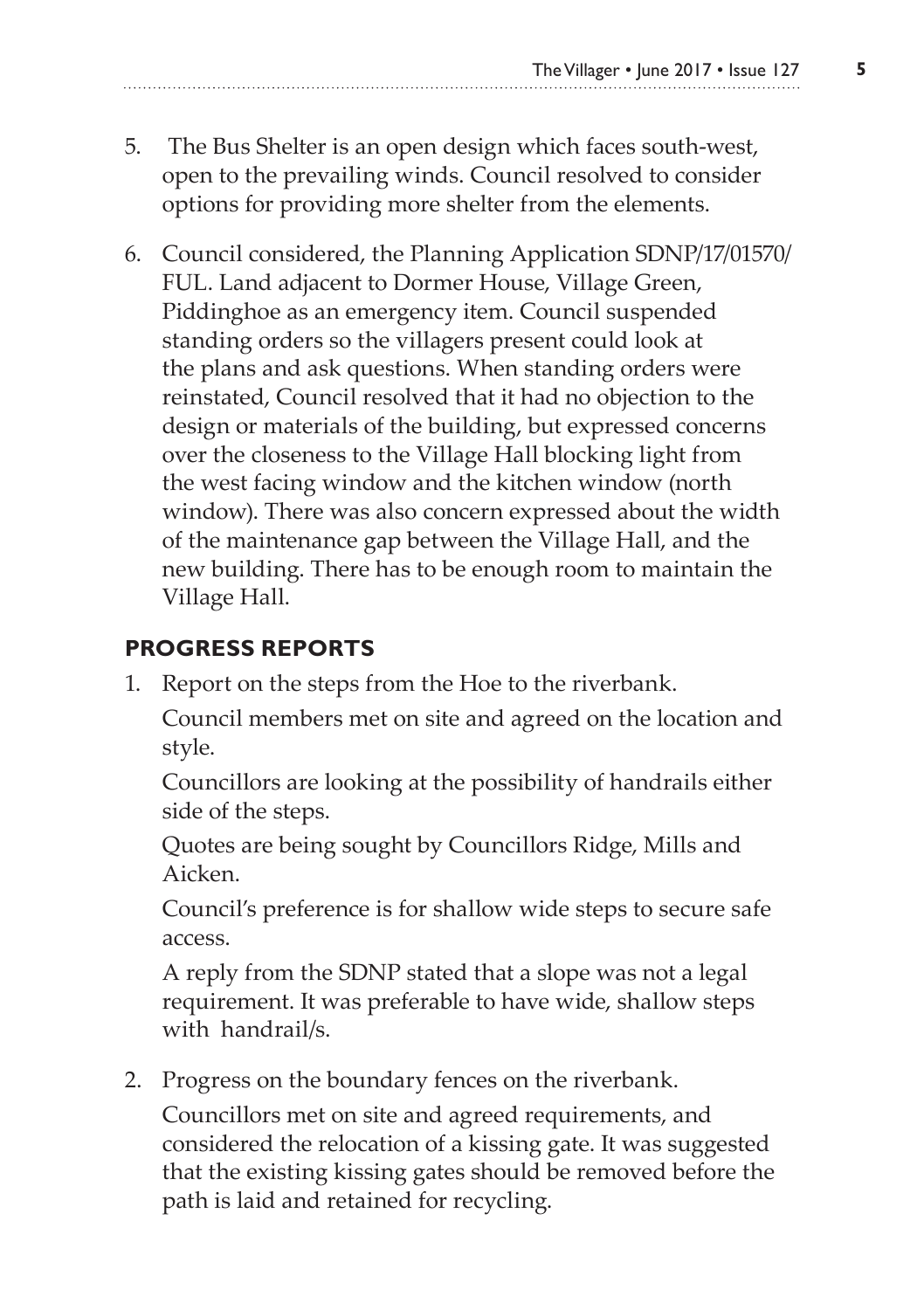- **6** The Villager June 2017 Issue 127
	- 3. Progress on the All Weather Footpath. The grant is progressing well.
	- 4. Progress on the downlights along the track to the Village Hall. Councillor Aicken is waiting to meet the contractor, to discuss Council's choice of downlighting, and exact positioning of the lights. *(The lights are now installed and operating).*
	- 5. Progress on the dog poo bag dispensers. Councillors are to decide the exact location of the dispensers with close residents' properties. The initial location suggested was on the Village Green. The dispensers cost approximately £80, posts £40, brackets £10, bags £26 for 800. This is a pilot scheme that will be monitored for a reduction in dog poo left on the ground. Council will look into the possibility of obtaining a grant for this project.
	- 6. Dates for the next meetings:
		- An extraordinary meeting on 30th May 2017
		- 8th August 2017
		- 14th November 2017
		- 9th January 2018

*Julian Peterson, PPC Clerk 15/05/2017*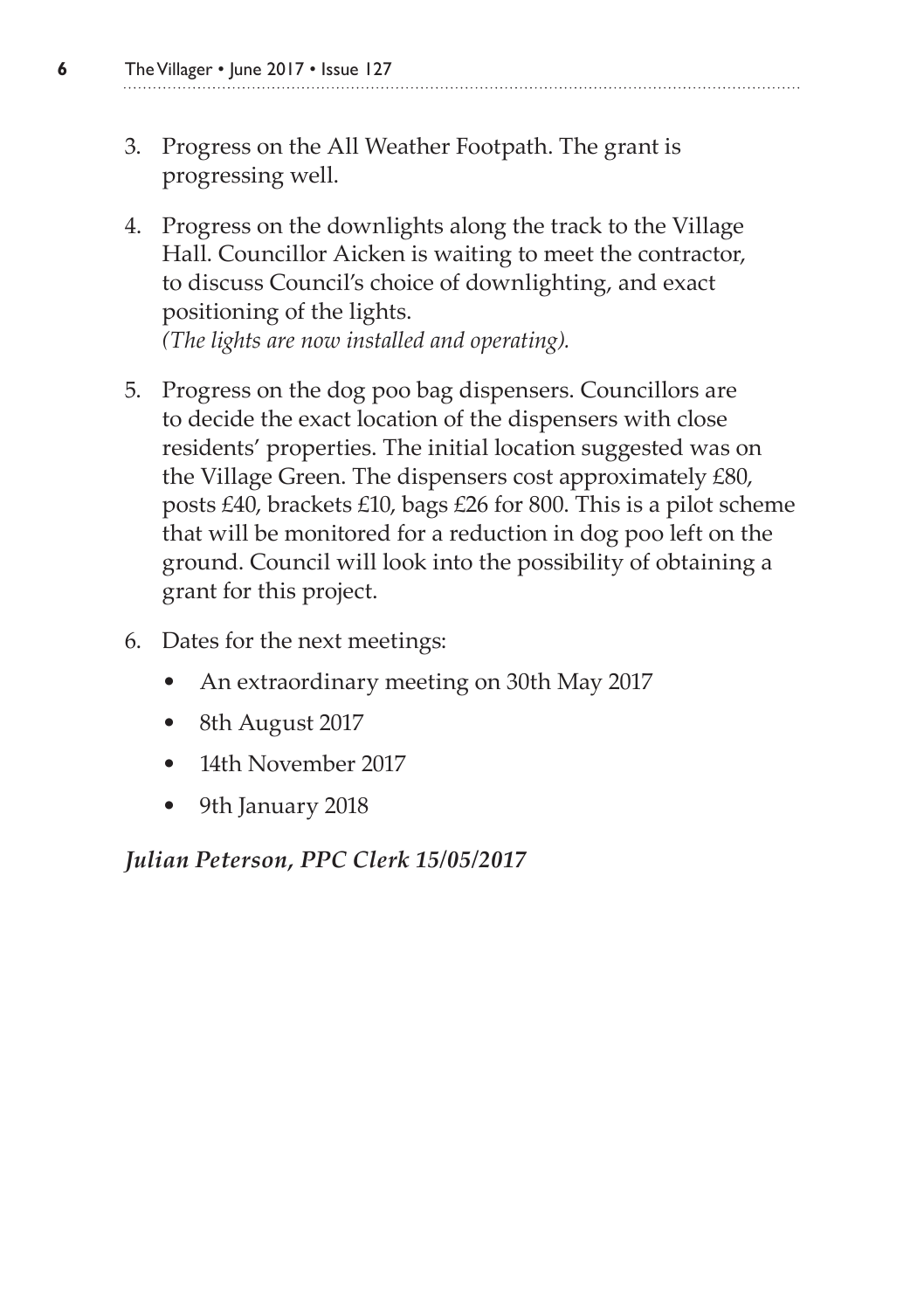## **THE ANNUAL VILLAGE MEETING** (25/05/2017)

The annual Village Meeting is an informal social gathering where villagers can chat together about matters affecting the parish. Nick Woolger introduced the evening, thanking Dennis Stow for the time he's given to the Parish in his role as Chairman. He then spoke of the year's progress, summarised below.

• Financially the council is now sound, having built up the reserves that we are legally required to hold. We have managed to reduce some expenditure incurred on projects with grants etc. Thanks are due to Debbie Mills for her expertise managing the Parish Finances.

The council has managed to keep the precept for Council tax unchanged for the second year in a row.

The felling of trees due to Dutch elm disease was a large expense but we were assisted with a healthy contribution from East Sussex County Council. Unfortunately this will be a recurring problem due to the number of elms in the village.

- The residents' wish list compiled at the Village Planning Meeting has been addressed, the top project being the village hall road improvement which allows not only vehicles but easier wheelchair and disabled access to the hall. Low level lighting – movement and timer controlled – will be installed soon.
- The Councillors have attended many meetings on behalf of the parish, with various organisations – POLO, OVCN and C7 Safety to name but a few.
- Highways have been pressured to deal with our potholes and road repairs, improving the south exit slip road, and to cut back hedges intruding onto the road, along with verge maintenance.
- The village finger posts were replaced. Unfortunately the ESCC approved contractor we chose ignored a request for site meetings prior to installation and went ahead and completed the job. ESCC were fully consulted as they were paying half and although maybe we didn't get the quality job we were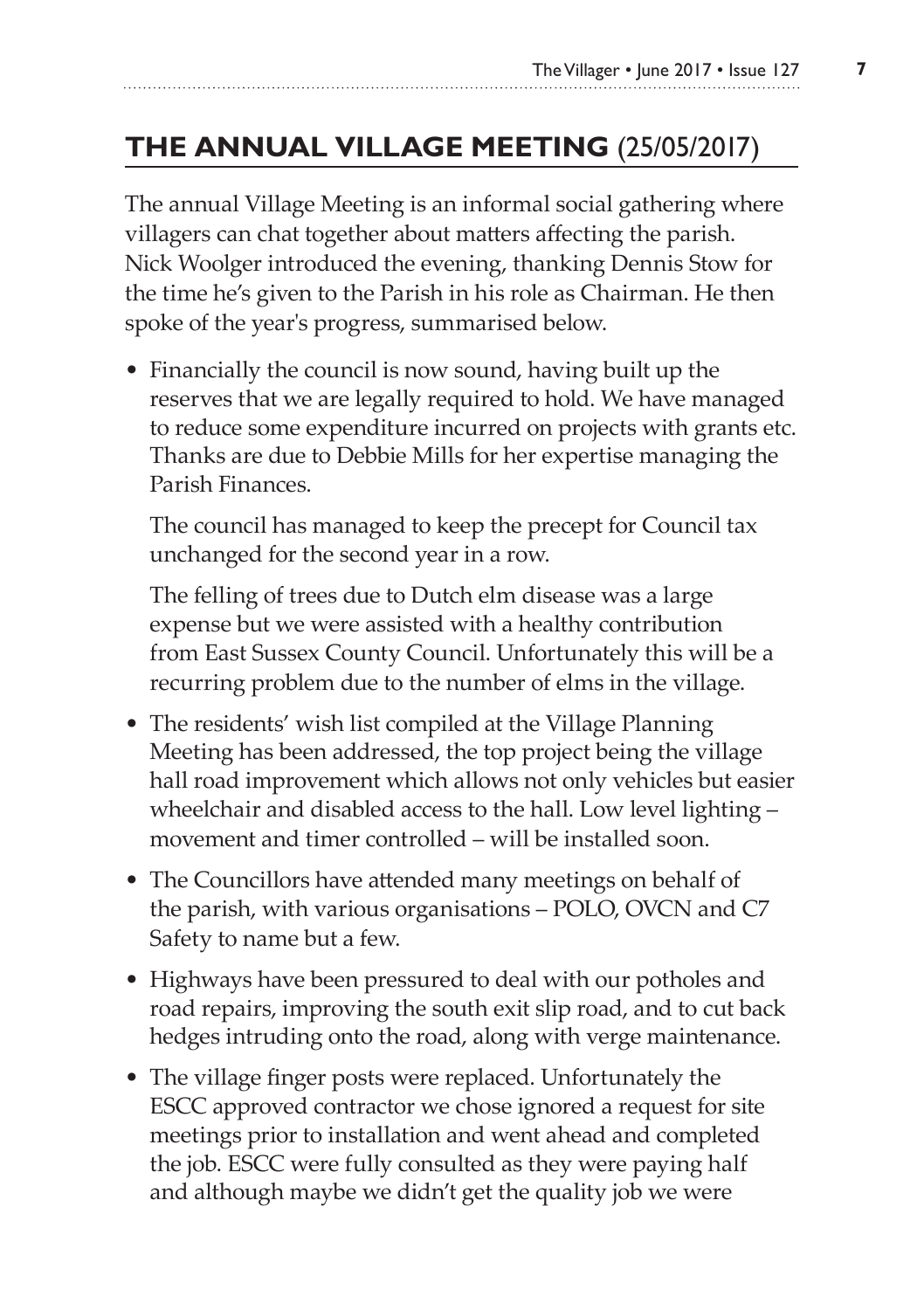anticipating, we felt that it was cheap enough to settle the bill.

- Renovation of the path from the boat house was an item lower down on the list. Noel started a project for an 'all weather path', and applied for a grant from the Newhaven Community Fund. To obtain the grant it was necessary for the final stage application to be submitted by a bona fide organisation with credit history and accounts etc. The Parish Council took over the project application, but we are grateful to Noel for continuing to manage the project on our behalf.
- Egrets Way progress continues and we understand that permission has been obtained to run the path up to the Parish boundary at the Newhaven end. It's anticipated that a ramp will be provided for access up to the river bank where the cyclists can push their bikes along the renovated footpath section on Parish and private land, along with other users. It's important to stay aware of the plans of the cycle path organisations to ensure that residents' views are represented. Parish Councillors meet with OVCN, SDNP and ESCC etc to keep regular communication ongoing.
- Related to but separate from the footpath, the Parish Council are currently working on repairing boundary fences on the river bank with replacement gates and fencing, (SDNP have offered to supply two gates free of charge). We're in the process of providing some easy stepped access from the Hoe to the bank to suit walkers, pushchairs etc.
- The play area continues to need ongoing maintenance and regular reports are received from the council inspector. Councillor David Aicken attends to points raised in the reports and carries out maintenance tasks.
- The village hall has been used for various functions this past year but it would be great to see more well-attended events to help increase the sense of community pride in our village. Any ideas and the essential volunteers to carry them out are most welcome.

#### *Nick Woolger and David Aicken*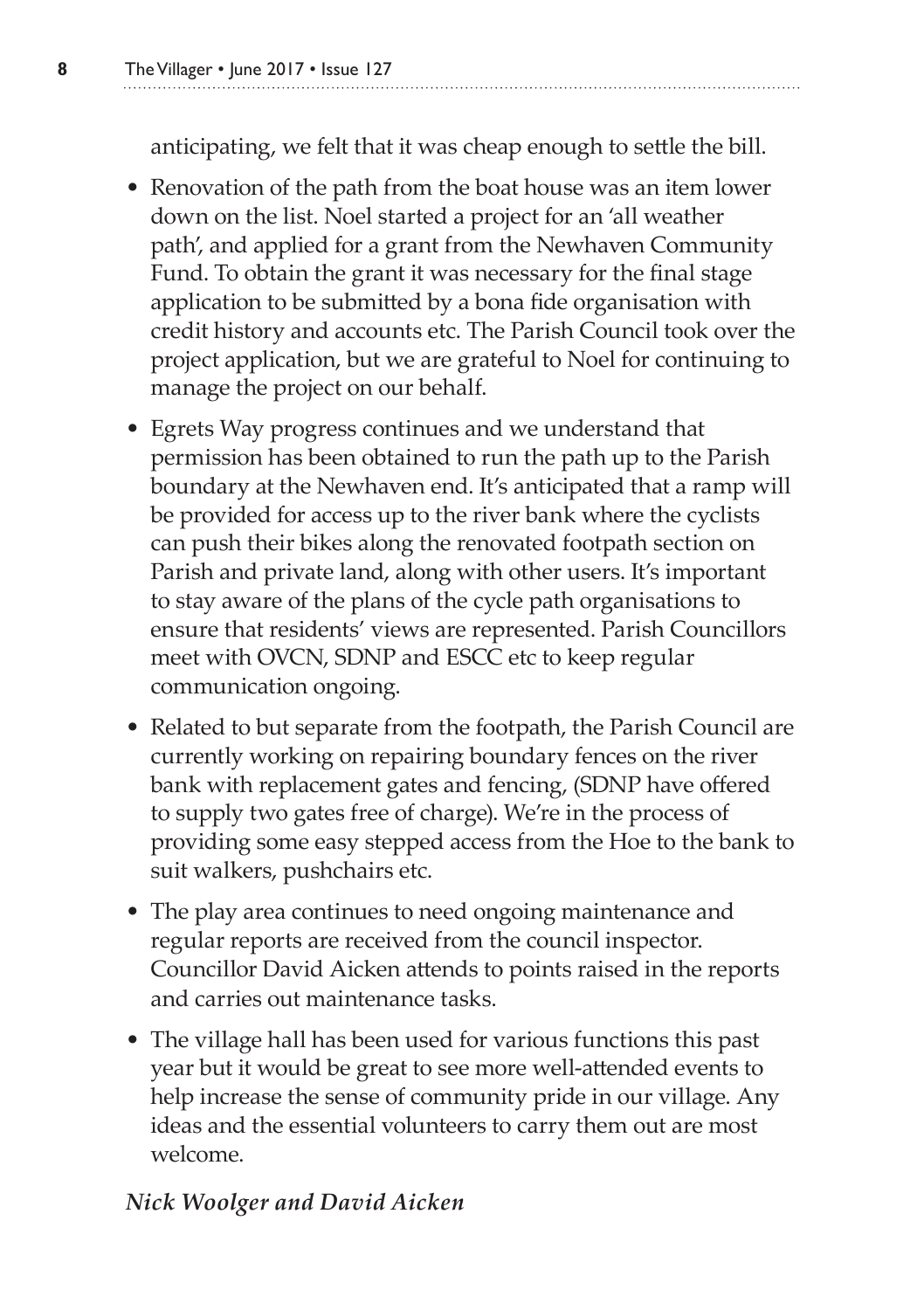## **WELCOME TO VILLAGE NEWCOMERS**

**Isla and Mary Sitwell** and two much loved cats have moved into the garden of **'Chambles'** on The Green. Conditions in their borrowed caravan are exceedingly tight and there's certainly no room to swing the cats. They hope to move into the house shortly when the builders move out.

They have moved from Seaford via a few months in Swanborough. Isla is a very active retired GP whilst Mary is very busy taking services in various Valley churches as well as our own St John's – that's when she's not playing tennis. We are looking forward to welcoming them both as members of the Tennis Club.

Mary will celebrate Holy Communion at St John's at 8.00am on the second Sunday in each month beginning on 11th June: more information on the Church Noticeboard.

#### *Sheila Redman*

New at **3 Oak Cottages** are **Tom and Jasmine** who have been there since the end of February. Tom, who hails from Crowborough, is Stage Manager at Glyndebourne Opera House, a role he's had since 2009, while Jasmine has recently graduated from Bristol University where she majored in English Literature. Both say they are keen to become involved in village activities.

Two will soon become three at **18 Brookside** where **Elisa and Peter** have been resident since October and been busy lately indoors in anticipation of their first-born daughter, expected in July. They moved from Ringmer and Peter is an antique dealer/ restorer with shops in Lewes, Kemp Town and Hove. Elisa, half-French, is a driving instructor working out of home with the trade-name 'Ladydrive'.

#### *Bill Pierce*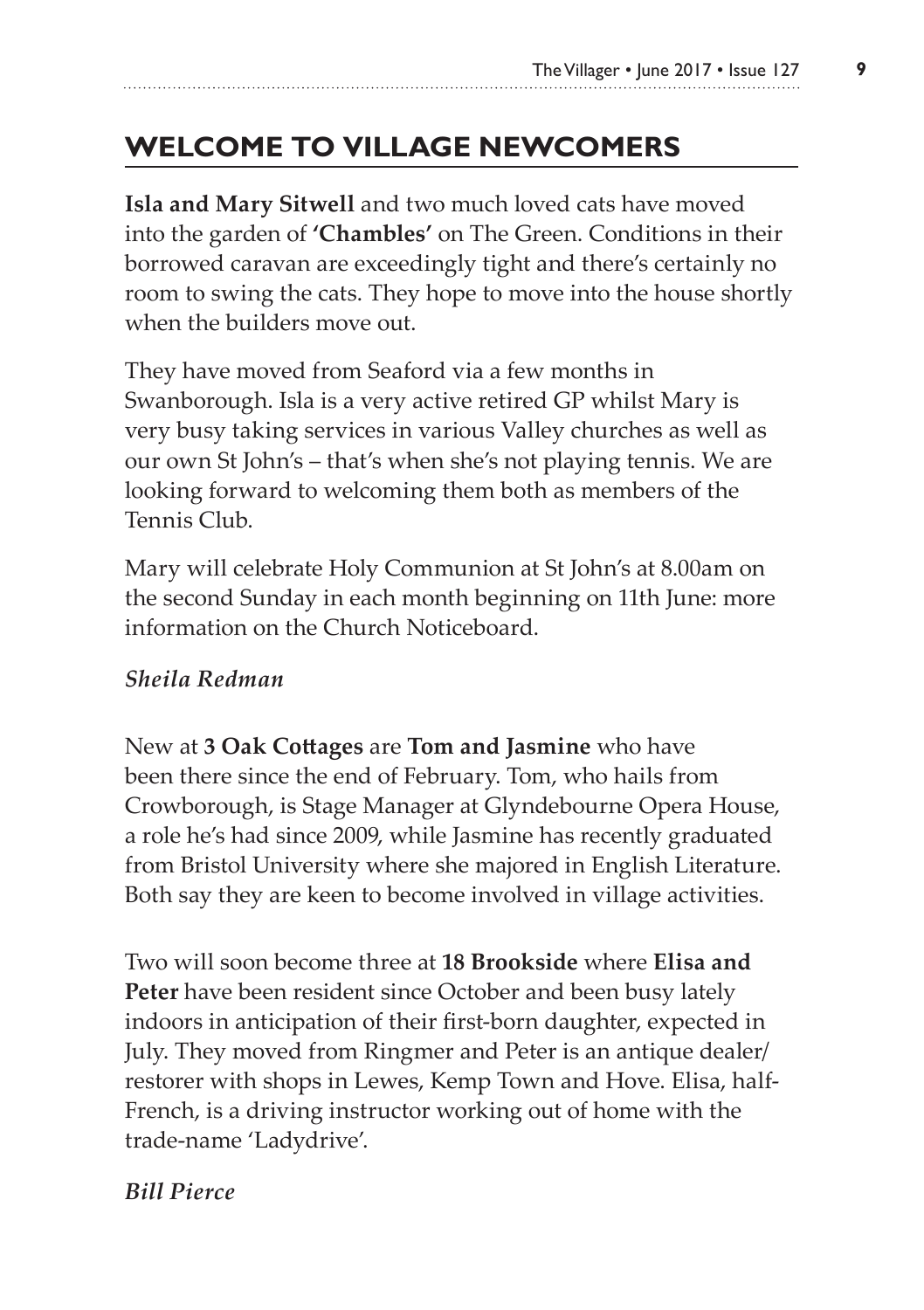# **GRASS ROOTS**

### **Concerning The Legend of the Devil's Dyke**

*I have this very fragile old pamphlet, published by ... AUTHORITY, relating the well known local legend. I have shortened and adapted it, but tried to retain the dramatic quality of the piece.*

''Vainly hast thou essayed to count the churches in the Sussex Weald,'' quoth the Devil to Saint Cuthman of Steyning, ''and thou hath glorified Heaven because of the number of the worshippers gathered within those fanes. They are but an abomination to me. Before tomorrow morn, that vast district – far as thine eye can stretch – even to the foot of yon distant Surrey Hills – the whole Weald of Sussex, with its many churches, its churchmen, and its congregations, shall be overwhelmed by the sea.''

"And thinkest thou thy evil work will be permitted?" cried the Saint, shaking his head.

''Thou at least cannot prevent it'' rejoined the fiend with a bitter laugh. ''I will take my chance of other hindrance.''

''And thy present feat is to be performed before to-morrow, thou sayest?'' demanded the Saint.

''Between sunset and sunrise, most saintly sir. With the implements which I hold in my hand, I will cut such a Dyke through this hill, and through the hills lying between it and Hove, as shall let in the waters of the deep, so that all dwelling within yonder plain shall be drowned by them.'

The Saint then visited the sick Sister Ursula, whose cell is situated on the Downs.

''Fear nothing'', said Saint Cuthman, ''The Prince of Darkness will not trouble you, he will be engaged in terrible work, but, with Heaven's aid, good Sister, yours will be the hand to confound him! When the sun hath gone down, turn this hour-glass, and let the sand run out six times. Next light this taper; set it within the bars of that little grated window looking towards the east; and pray that its glimmer may be as the first grey light of dawn.''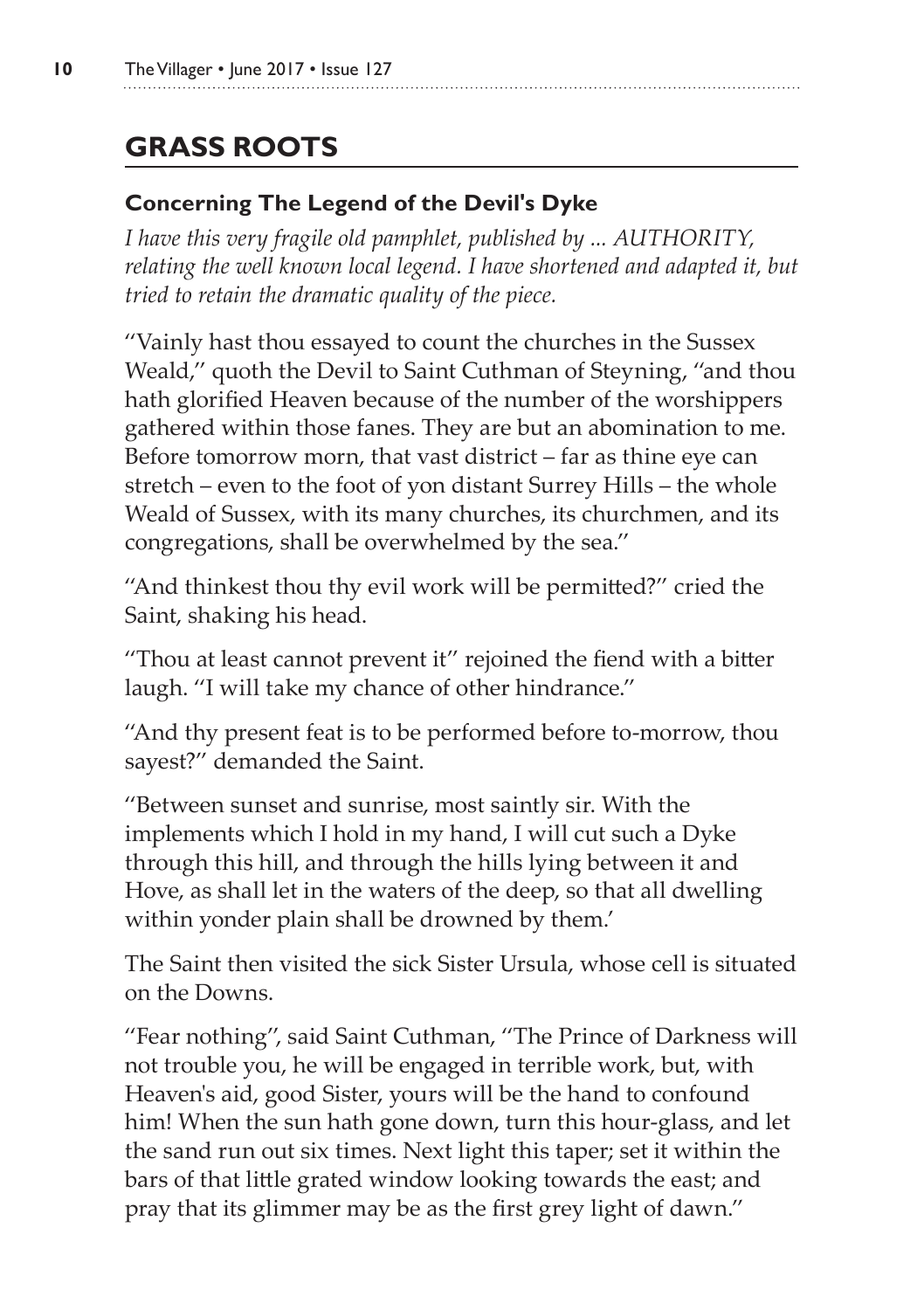The Saint then blessed the candle, reminded the Sister that a thousand lives depended on her vigilance.

He went on and after a while, reached the lofty headland overlooking Poynings. Here as he expected he beheld the Archfiend at work. Every stroke of his terrible pick-axe shook the hill to its centre. The Fiend worked away with might and main, the concussion produced by his tremendous strokes was incessant and terrible, echoing far over the Weald like the rattling of a dreadful thunderstorm.

But the sand ran out, and Sister Ursula turned her glass for the first time. He toiled on without intermission, filling the chasm with flame from his fiery nostrils, complaining of lumbago and passing seizures. Eventually Sister Ursula turned the glass for the last time.

''Look towards the east! cried the Saint after another hour. ''The streaks of light grow rapidly wider and brighter, the shades of night are fleeing fast away. The larks are beginning to rise - and hark! dost though not hear the cocks crowing in Poynings?''

''Cocks crowing at Poynings!'' yelled the Fiend. ''It must be dawn. But the sun shall not behold my discomforture.''

"Hide thy head in darkness, accursed being!" exclaimed the Saint, raising his staff.

''Hence with thee! And return not to this hill. The dwellers within the Sussex Weald are saved from thy malice, and may henceforth worship without fear. Get thee hence, I say.''

The Demon fled. Howling with rage, like a wild beast robbed of its prey he unfolded his sable pinions, and soared over the Weald, alighting on Leith Hill.

Just as he took flight, Sister Ursula's taper went out. And just as the consecrated taper expired, she passed away and her many troubles were over.

*Angie Ridge*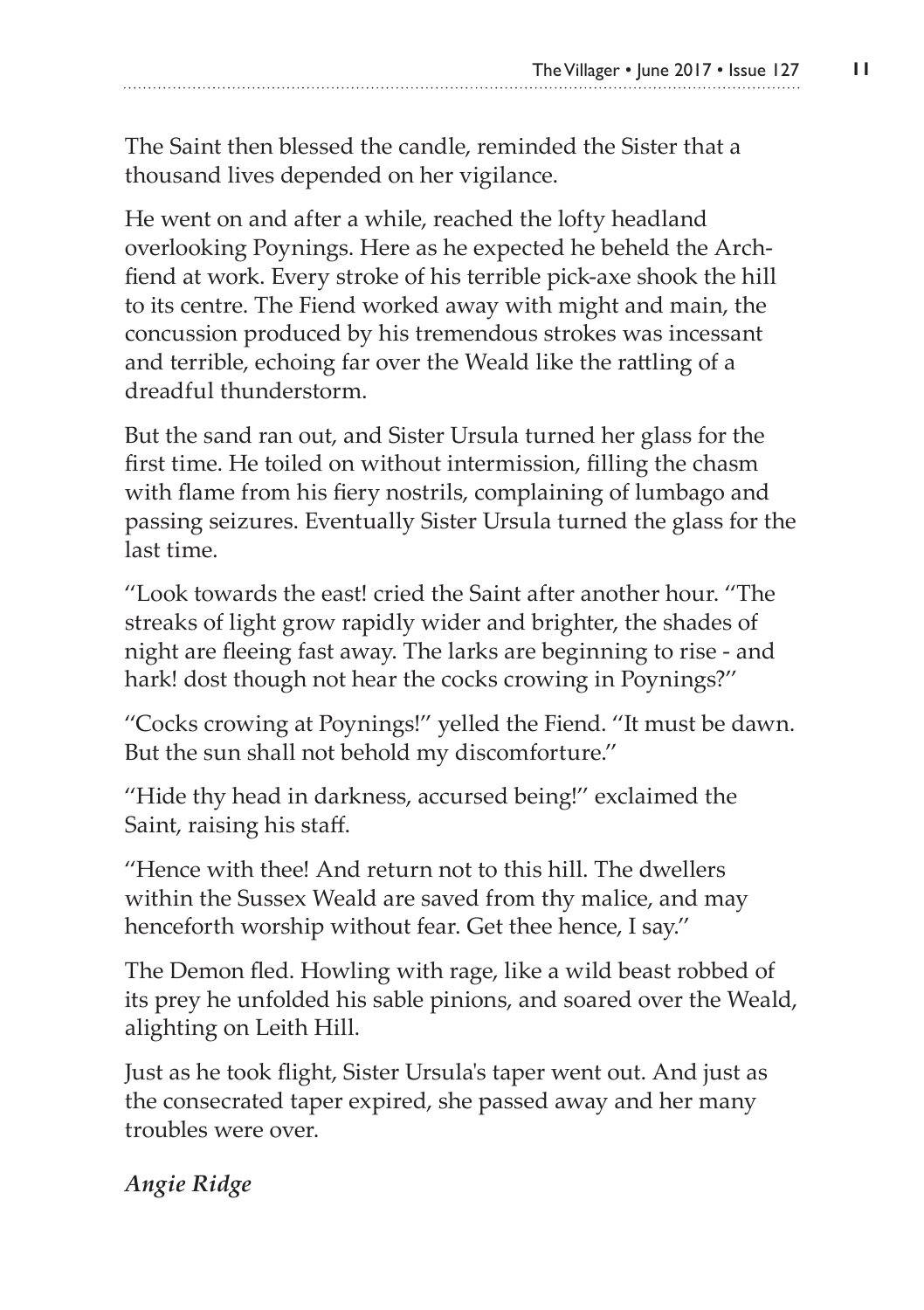# **SUMMER INTERVAL FOR VILLAGE HALL FILM NIGHTS AFTER BOB CAT DRAWS A CROWD**

Film Night is taking a bit of a rest for the summer and I hope everybody can wait patiently for the next big-screen presentation in the Village Hall which will be late September, by which time I'm sure there will be many more exciting choices to be made.

A night at the flicks is not everybody's cup of tea, understandably, but it is heartening when a good-sized audience turns up and that was certainly the case for 'A Streetcat Named Bob' on Friday April 28. I knew it would go down well, with its attributes of a happy ending, boy-meets-girl (as well as cat) storyline, familiar faces starring and a general feelgood factor.

Just a pity that, for the first time for a long time, it was beset by poor-quality picture for a chunk of the first half. I was envisaging several things that might have gone wrong: the dvd player getting old, the projector lamp burning out, some wires needing to be replaced or, quite simply, a flawed copy having been purchased.

It turned out in the end to be just a loose connection which David Aicken spotted and fixed in the interval. People who couldn't be there at all on the night and have since borrowed the dvd from me for home viewing have not mentioned any problem with the it so hopefully it was just the loose connection that caused the problem.

So it was all good fun. We made nearly £100 for Village Hall funds on the night and I now look forward to your suggestions for showing in the autumn. Meanwhile look out for the Film Festival which I hope a small group of villagers are successful in presenting later in the year. It will need support. Thanks to all who have helped with Film Night.

*Bill Pierce*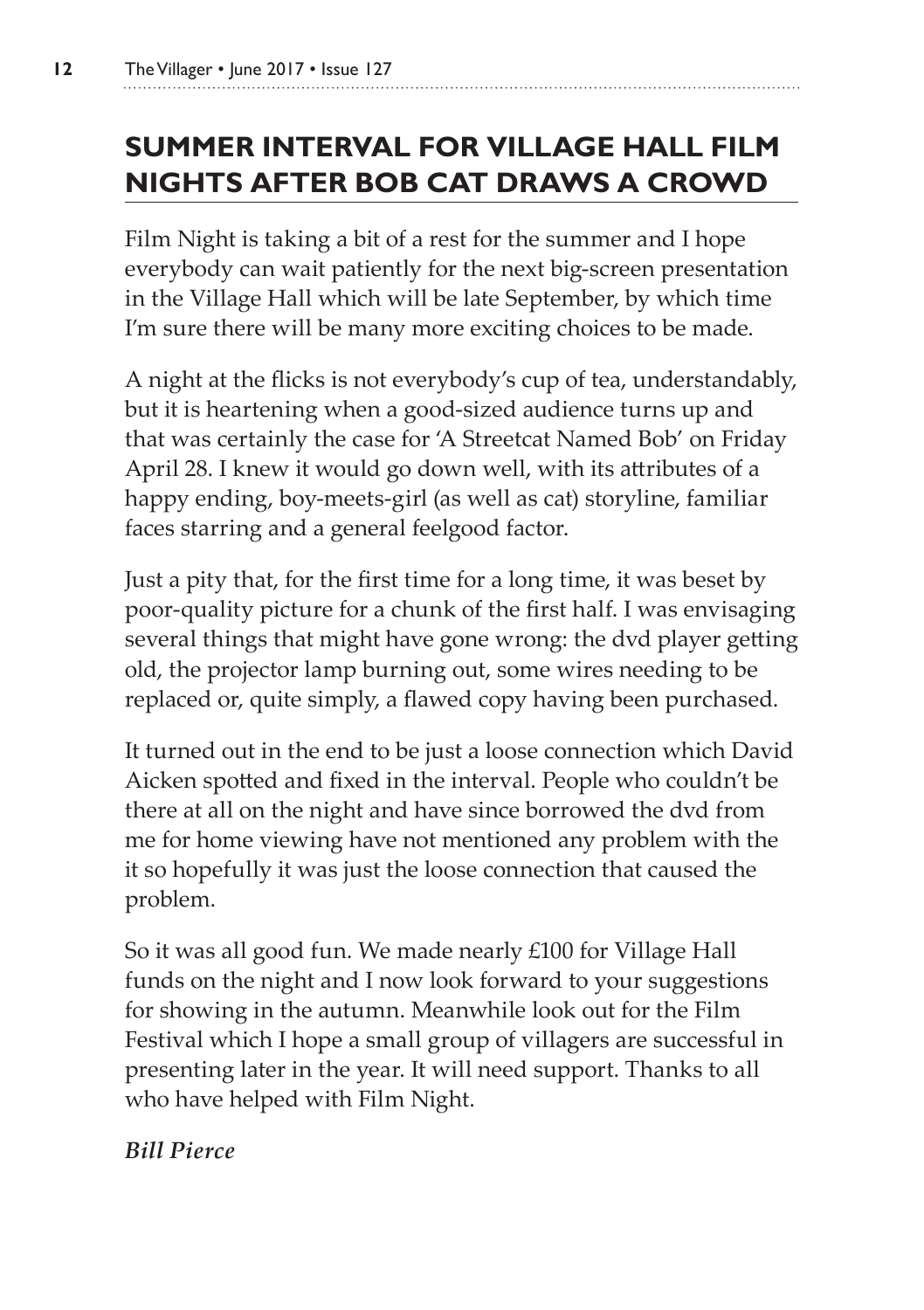# **VILLAGE HALL EVENTS**

### **PAST: April 22nd**

The Two Old Men (TOM) and their guitars with the add-on of Ali on her double bass proved to be a hugely successful evening. Colin, only recently discharged from hospital manfully strummed and sang his own compositions encouraged and accompanied by Lance who also had his solo moments.

In the interval, jacket potatoes with chilli were very popular and the bar added to the jollity of the evening.

For those who were unlucky enough to miss this very enjoyable occasion, there are plans for a repeat performance after an appropriate gap.

#### **FORTHCOMING: Saturday 8th July**

### **The Big Barbecue is back!**

As last year, on a lovely sunny day on the Hoe there will be tables groaning with salads and puddings and a help yourself Barbie. Of course there will be a bar.

Needless to say we will again be begging for lots of help to provide those delectable salads and puddings and also for muscle power for humping furniture, moving the barbecue etc. The flyer enclosed in this *Villager* gives lots more details. We have to limit the numbers to 50 (just in case it has to be Plan B) so early booking is essential.

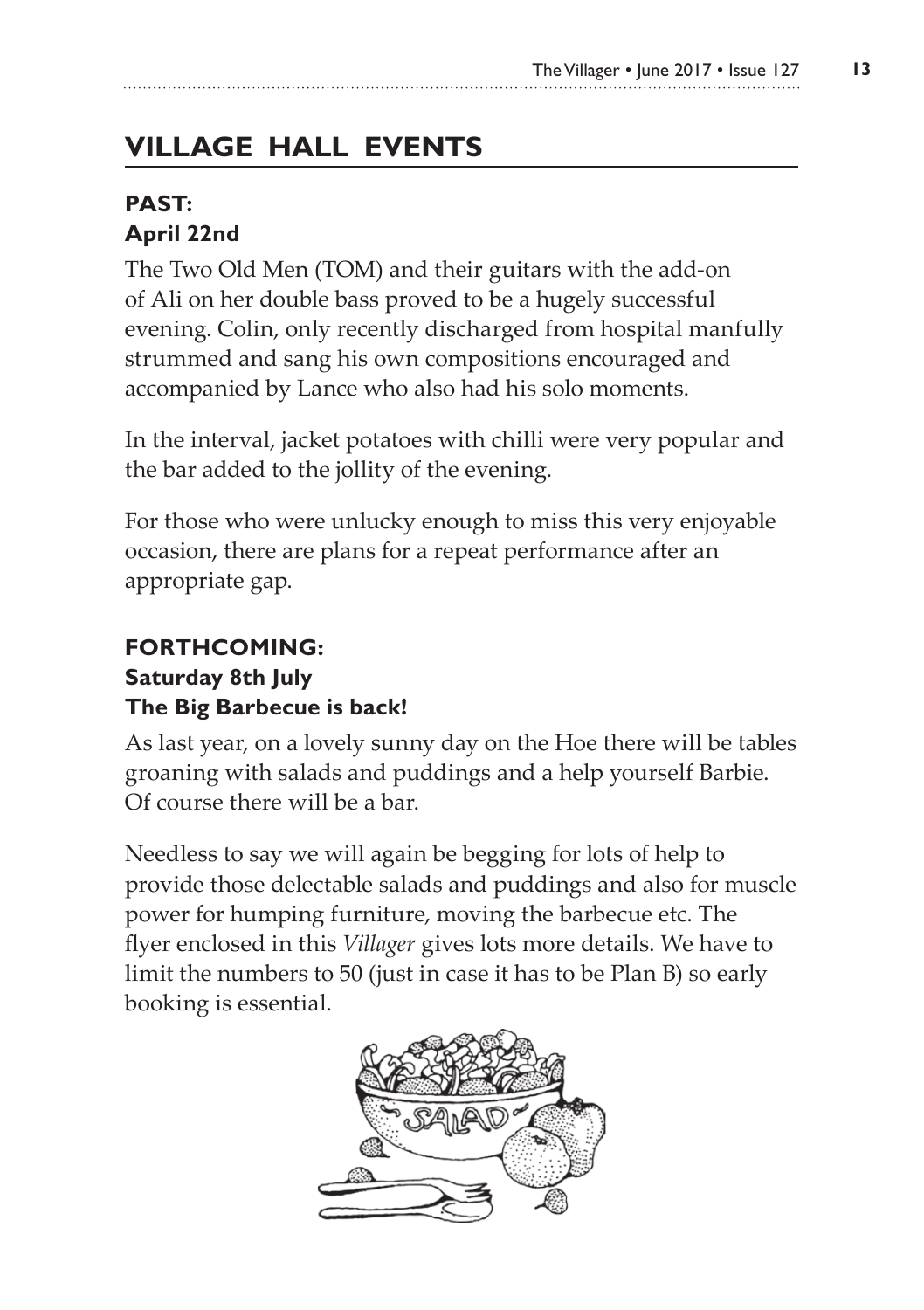## **CELEBRATING OLDER PEOPLE'S DAY (OPD)**

Planning is well advanced across East Sussex with the annual celebration on October 1st of International Older People's Day.

For ten years ESCC have supported the eight Senior Forums across the county to put on some sort of event in their locality to bring older (50+) people together to have fun, learn something new and to make new friends.

Gradually over the years, more and more voluntary, statutary and business groups have asked if they can also join in the fun.

Last year over 13,000 booklets were distributed and over a hundred activities were on offer.

ESSA – East Sussex Seniors Association – emphasised from the beginning that the programme of entertainment should be seen as taster sessions so as to encourage people to continue with the activities they enjoyed throughout the year. Wave Leisure runs a three-week programme at a reduced rate; some of the senior forums arrange outings which continue throughout the year; coffee mornings open to the public have sprung up in Care Homes; more and more Community Choirs are popping up; and there has been a positive outburst of ukulele bands!

The books are ready for distribution at the beginning of August. Forum members receive copies through the post. Forums take copies to local Day Clubs, Lunch Clubs, Coffee Morning venues and to Care Homes and Park Homes.

The Meridian Forum (Newhaven to East Saltdean and the surrounding villages) has in the past put on three events – two in Newhaven and one in Piddinghoe. The Newhaven events are already planned and booked. There will be a Musical Extravaganza at the Hillcrest Centre and a cinema matinee also at the Hillcrest Centre. The attendance at Piddinghoe has always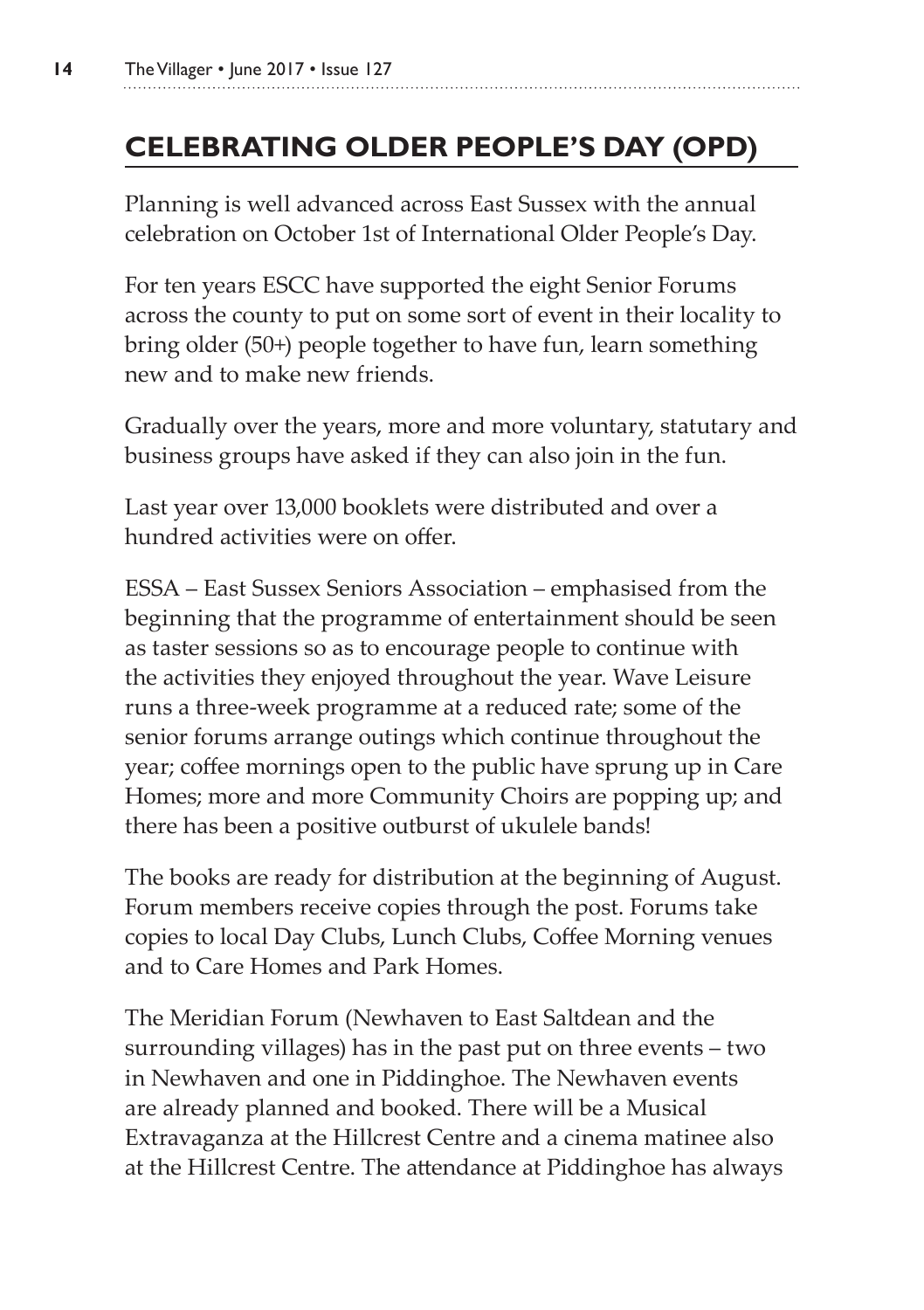been so poor that it is unlikely there will be one this year, which is very sad. I hope that Villagers will take the opportunity to join in events in Newhaven, and if you want to know more, please contact me.

### *Kate Davies Chair of ESSA and Chair of the Meridian Forum*

*The Chair of Lewes District Council recently hosted a tea party to recognise the contribution volunteers made to their local communities under the heading 'Awards For Unsung Heroes'. Kate was one of the recipients of a certificate as a campaigner for older people in Sussex. Well done and congratulations Kate.*

## **COFFEE MORNING FOR THE FOOD BANK**

Many, many thanks to everyone who supported our coffee morning at the Village Hall on May 12 and helped raise much needed funds and food donations for the Newhaven Food Bank.

We raised £190 on the day, with a further £100 to come in donations, as well as being given a considerable amount of food (enough for two car trips).

Your generosity is really very much appreciated.

*Christine, Vanessa, Rosie, Lee, Jane, Mel, Sally, Sussex Community Development Association*

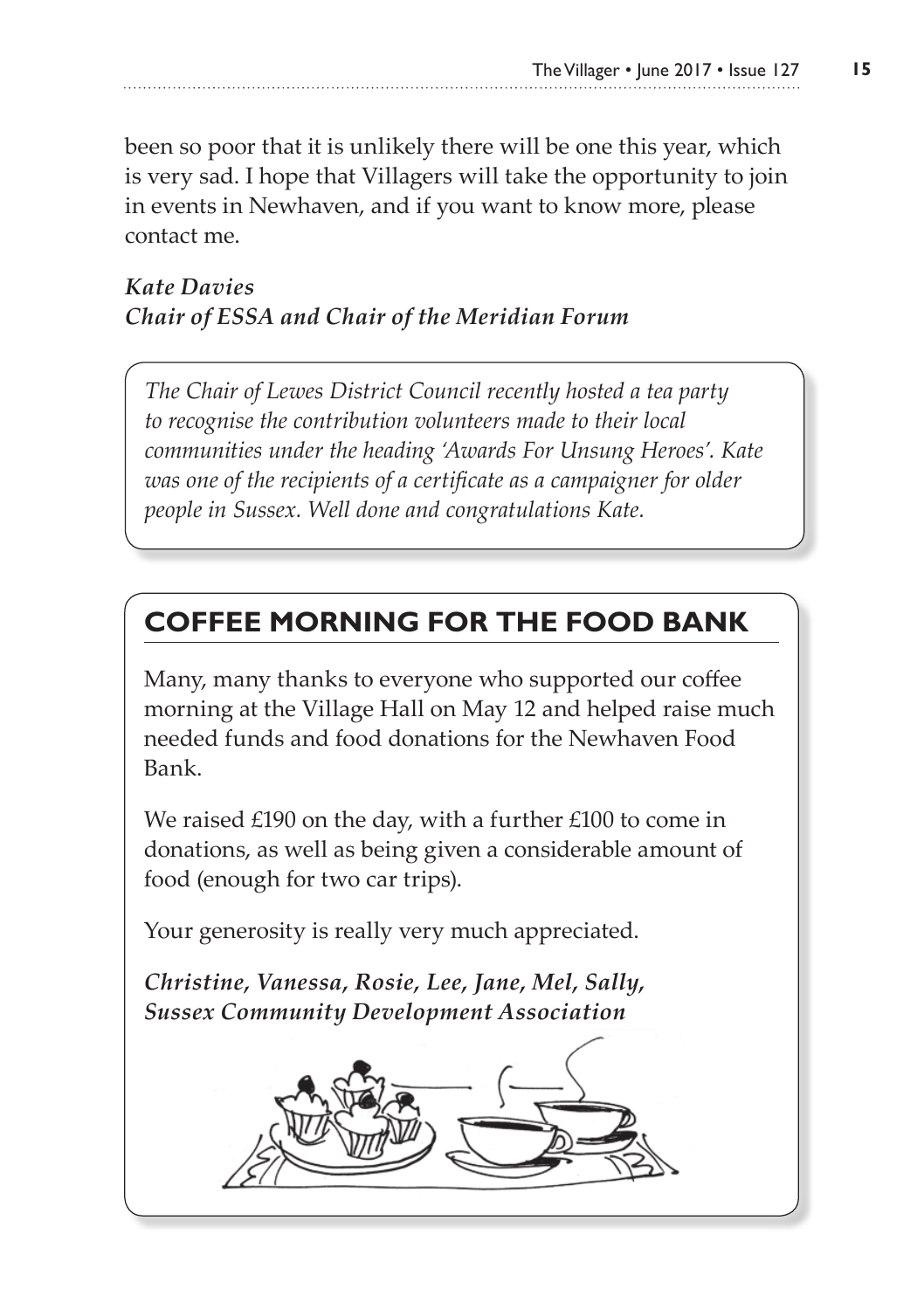# **ART JOTTINGS**

On a beautiful sunny day in March, Rita, Sheila, Ben and I spent a jolly day in Chichester. After an excellent lunch in the Cathederal we went to Pallant House to see the Sidney Nolan exhibition. Australian born Nolan is most recognised for his work depicting the Australian outlaw Ned Kelly. However, he was the most prolific of artists and it is thought that he produced over 30,000 pieces of work in different mediums in his life time. These also included many sets and costumes for opera. I found this collection of work interesting more for the techniques he used than the images he made. He started work as a commercial artist in Melbourne and was encouraged to experiment with new materials coming onto the market. He used household paints (before Jackson Pollock!) and alkyd paints (the first synthetic paint to be developed) and also oil based enamels. At this time, in the 1940s it was pretty radical. In the 1980s his preferred medium was spray paint. Even into his old age he remained an experimental artist.

Now to the Turner Prize. In recent years I have found it hard to get excited about this event. There was one year when one of our graduates, the wonderful Chris Ofili won. I will tell you more about this charming lad and his elephant dung in the future! This year I am excited again – hurrah. The Turner prize has extended the age limit which has always been capped at 50. This, I suppose, was rather ageist, however it was set up so that the older, established artists made way for the younger talent who often struggle to showcase their work. This year an artist called Lubaina Himid in her early 60s is in the running. Her works are slightly larger than life cut out figures and highly decorated.

Born in Zanzibar but brought up in Britain, her theatrical largescale works depict women in scorching, over baked colours – colours of Zanzibar in fact. Her work reminds me of Chris Ofili's huge African portraits: same colour palette and details (but without Elephant dung!). Oh I hope she wins.

#### *Gill Autie*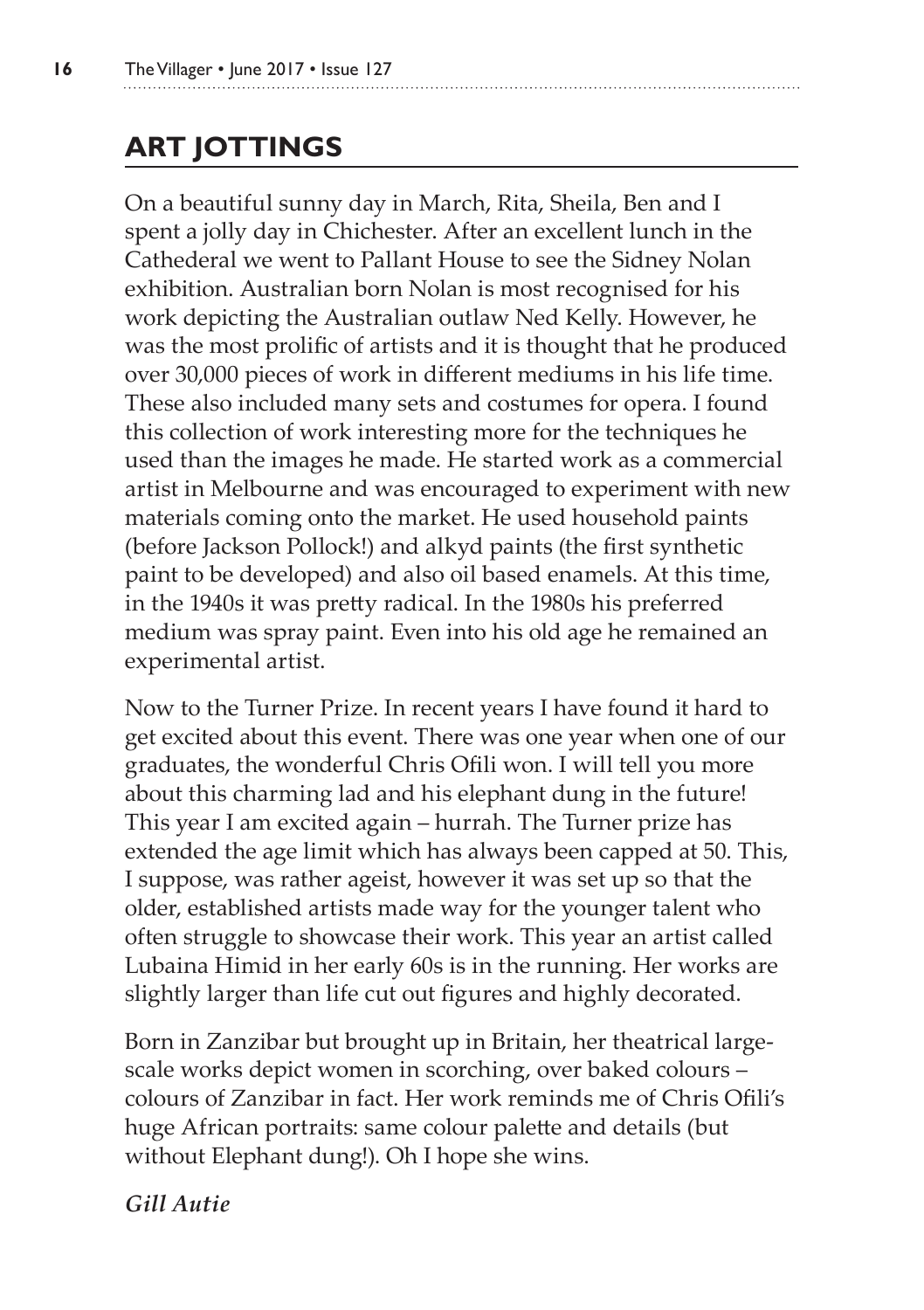# **A GARDENER'S DELIGHT**

When it is time, I think I will return to the soil and compost some neighbouring plot. Anonymously if possible, not taking personal credit for improving the growth of potatoes or something more exotic, like chicory.

I suppose the worms will do their part and spread me thinly, digested and excreted, molecule by savoury molecule.

I will rapidly transform, released within the earth, to travel as slowly as tectonic time, as quickly as sunlight, synthesizing, radiant, expanding forever, a happy part of the whole.

And if I have done my work well, the flowers too may look all the better, for me having passed. A life lived well.



*© Colin Chapman*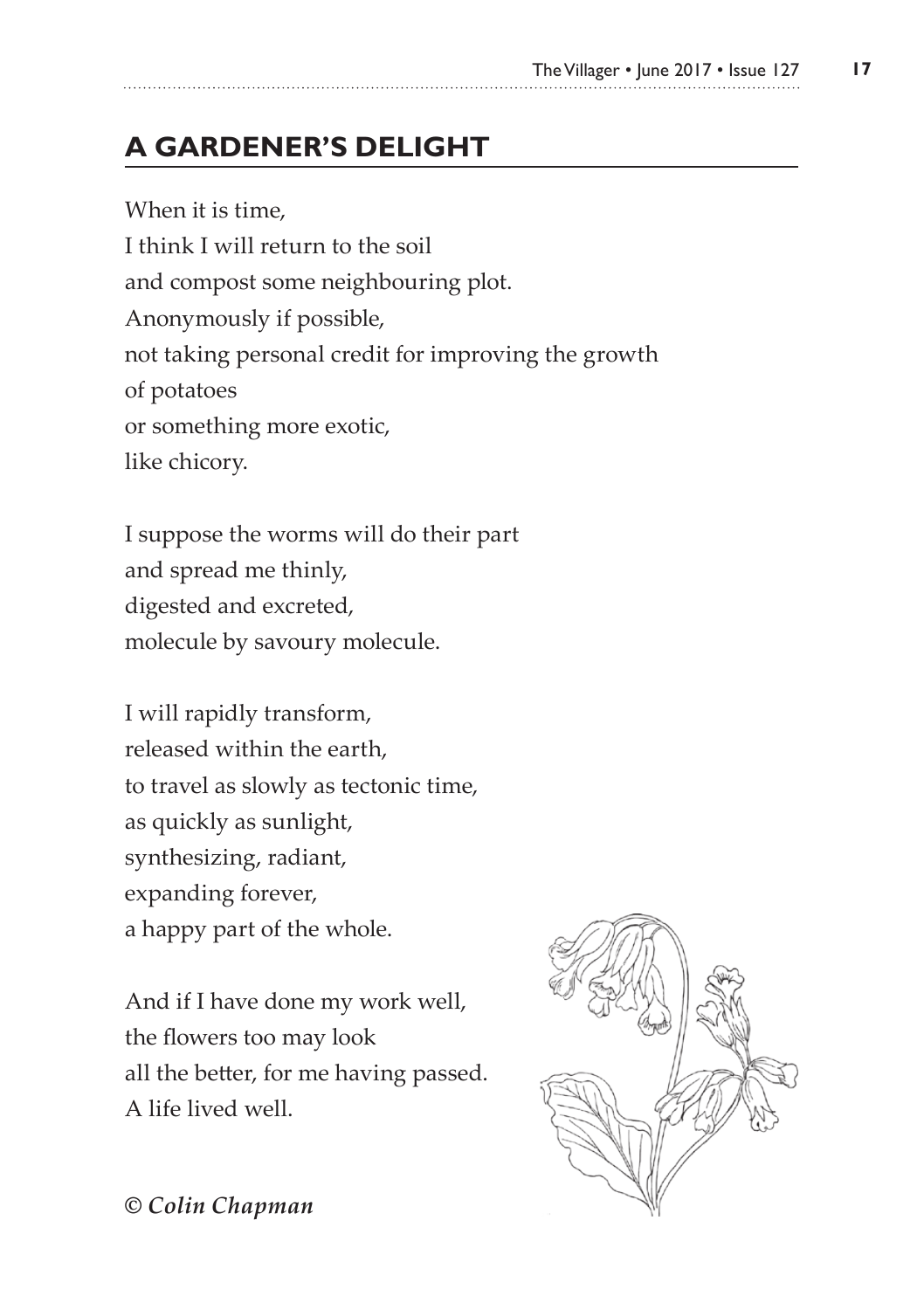# **PREPARING FOR DROUGHT? A COMMON SENSE GUIDE**

''Households in southern England are being urged to save water after the driest winter period in 20 years... followed by less than half the average rainfall for April. The south-east has been worst affected and one water company has advised its customers to take action now to prevent restrictions being imposed later this year.'' *The Guardian, 5 May 2017*

While drought impacts most seriously on farmers, no gardener relishes the thought of a hose-pipe ban, so it makes sense to use water wisely and conserve it where we can. Water butts are the most obvious solution but with so little rainfall, the supply from these can soon run out.

There are several water saving measures, some of which are just common sense: put saucers under containers to catch runoff, remove all weeds (they compete for water) and use 'grey water' where possible. Here are some more tips:

#### **Grey water**

Grey water should be used with care, but can be useful for shortterm use during times of water shortage. Plants can be watered with shower, bath, kitchen and washing machine water (from rinse cycles). It may contain contaminants such as soap and detergent, although soil and potting composts are effective at filtering them out. Softened tap water and dishwasher water are less useful as the salts used in them can damage soil structure.

Grey water is best applied by watering can and should only be saved up to 24 hours to minimise bacterial growth. Due to the risk of contamination from pathogens in the water, use on edible crops is not advisable.

### **Mulching**

Spread a layer of mulch (e.g. bark chippings or leaf mould) on the soil to lock in moisture. This can be done at any time of the year,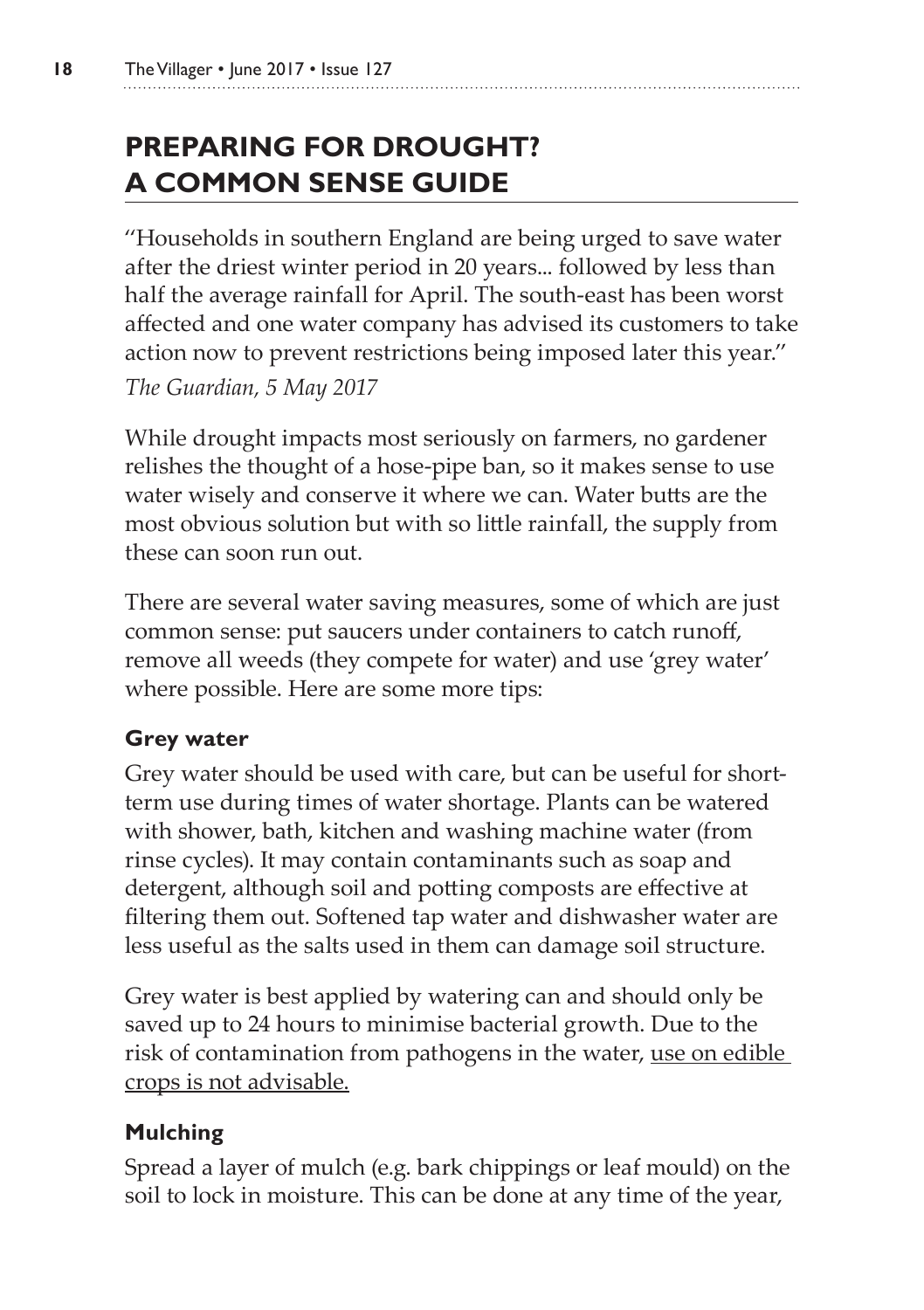but are best after planting in the autumn or after tidying beds in spring – preferably when the soil is moist.

#### **Effective watering**

Water in the morning or the evening, allowing plants to soak up moisture before the hottest part of the day.

Watering plants less frequently, but more thoroughly helps them to develop deep root systems to seek out moisture in the soil.

Target the part of the plant that needs water. Water the area of the soil above the roots without saturating to prevent water evaporating or running off. To help funnel water directly to the roots, sink a flower pot or an upside down plastic bottle with the bottom cut off into the soil next to plants and water into those rather than onto the soil.

#### **Lawns**

Raise lawnmower blades to a higher level and mow less often. Longer grass deals better with drought as it becomes deeper rooted and less moisture is lost through evaporation from the soil. Don't waste precious water on your lawn - any brown patches will recover with autumn rainfall.

#### **Container gardening**

Add water-retaining gel to compost in containers or buy compost with granules already included - this is particularly effective in hanging baskets.

Top up containers with a decorative mulch, such as polished pebbles or tumbled glass chippings to reduce moisture loss. As most water is lost through plant leaves careful watering will still be needed. Grouping pots for mutual shade and humidity will also help.

*Having said all this, I do hope I haven't tempted fate and prompted a long wet summer. It rained hard for several days immediately after I wrote the article!*

#### *Sue Massey*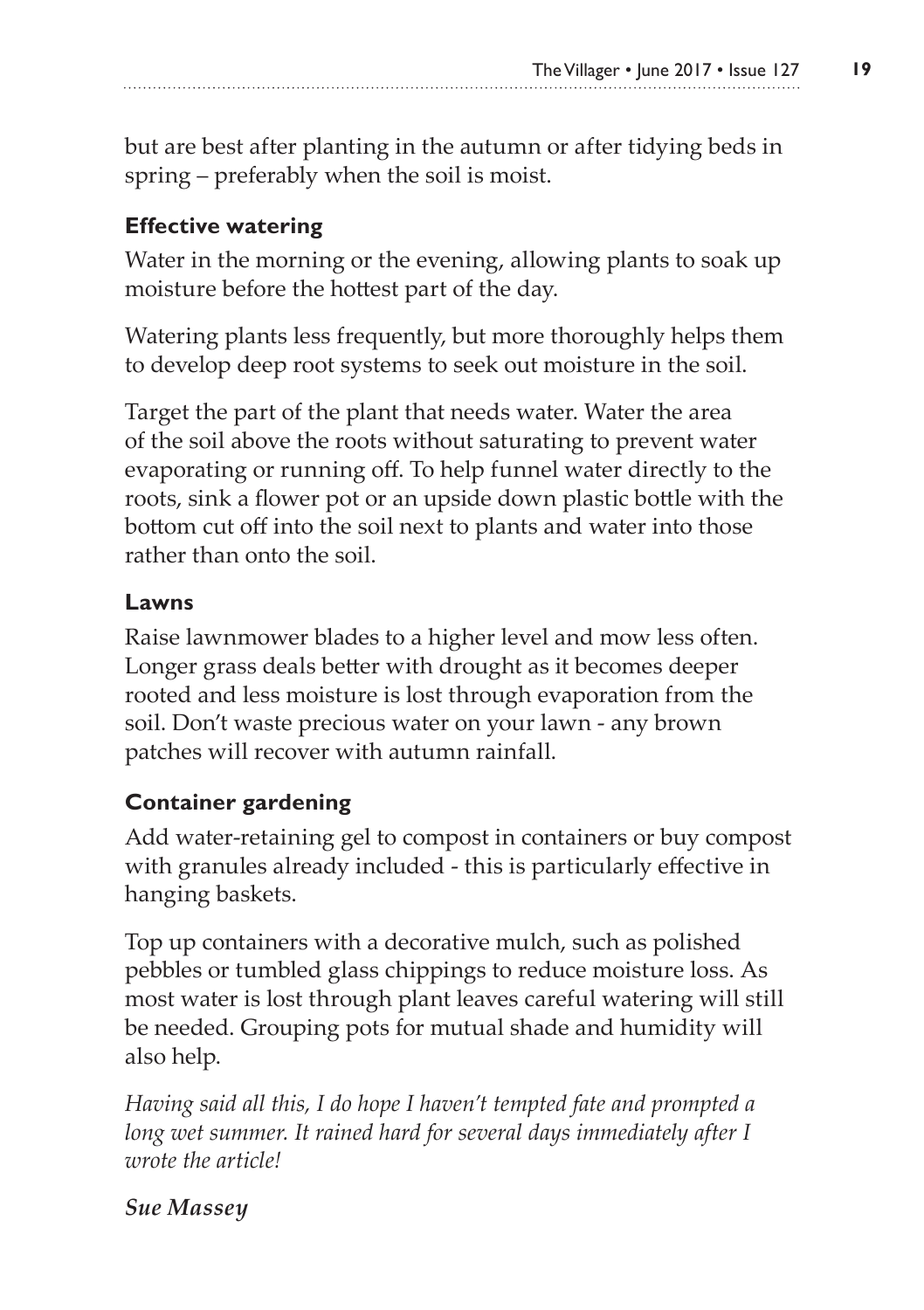# **PIDDINGHOE PEOPLE**

### **John Brookbanks of Harping Hill House**

John was born in Auckland to a Scottish mother who was travelling on a gap year when she met John's father and there her travels stopped. Dad built boats in his back garden and was also Commodore of the local yacht club. No surprise therefore that John had his own boat at the age of five. Schooling and a short spell at university were not very fulfilling and the grass seemed to be greener in Australia. It was not and so he returned to New Zealand to study civil engineering.

He met another civil engineer who was building a 50-ft concrete boat in preparation for sailing around the world. John became a partner in the project which also entailed buying the sails and, at the same time, working in a design office but being office-bound was not appealing and it was with great relief that they cast off and set sail for Australia.

They had no money so they stopped off in Brisbane for six months to earn some. Then, as a crew of four, they set sail again – through the Barrier Reef and on to Darwin. During a stop-over, a crew member shot a wild pig which had been foraging in a mangrove swamp and tried to cook it. Sadly, it was disgusting and they suffered a stinking swampy smell in the boat for many days.

From Darwin, it was on to Bali and then back to Perth which was memorable for the incredible cleanliness of the river. They stayed there for a while and worked on another concrete boat. The great advantage of boat-building in concrete is the easy and cheap maintenance. Any damage and you just buy another bag of concrete (there might be just a little more to it than that!).

Then they set sail again, stopping off at an uninhabited island where they managed to catch a wild chicken which had been feeding solely on coconuts. This was also an experiment not to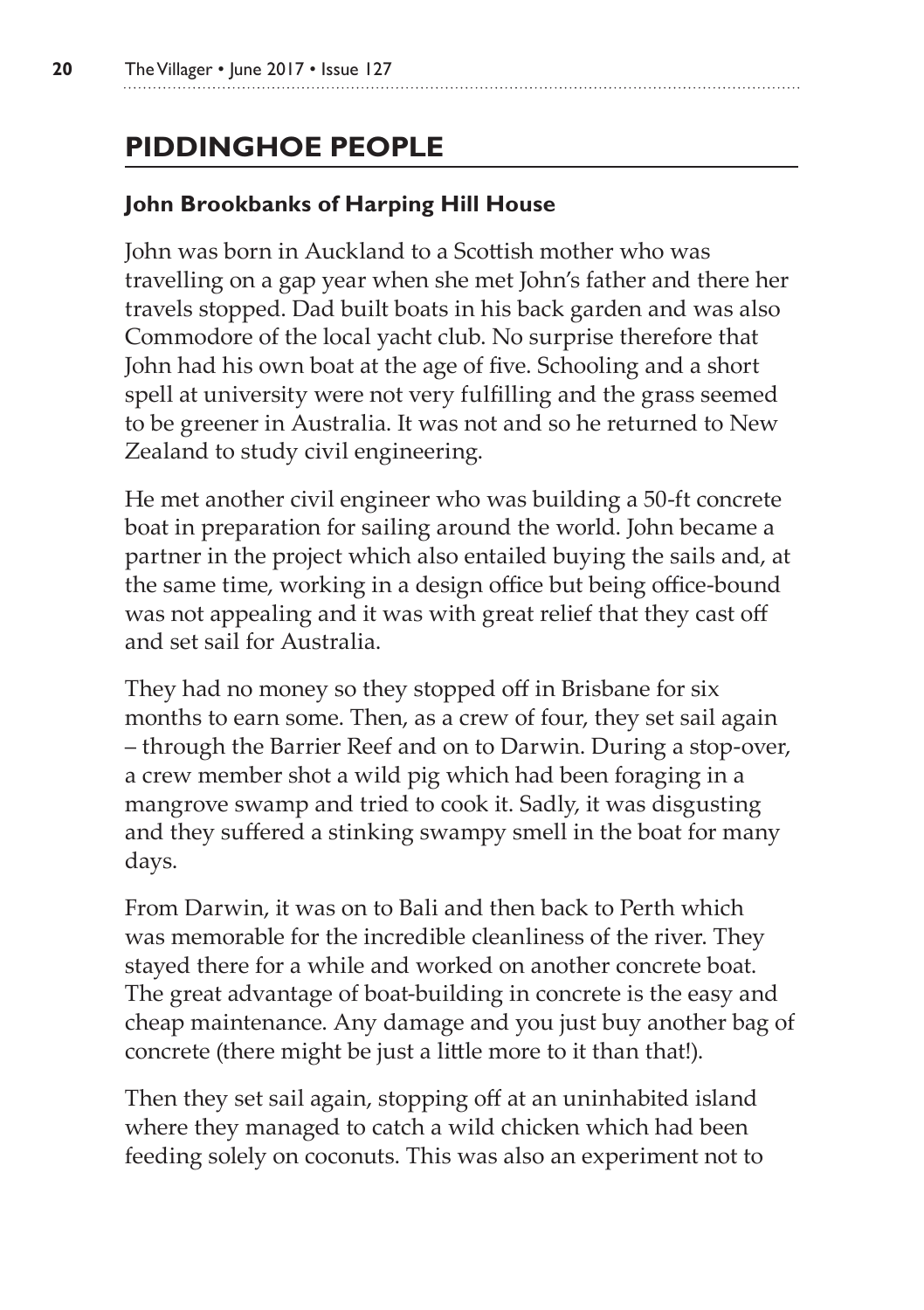be repeated. Then it was on to Reunion, followed by Mauritius, the Seychelles, Tanzania, Kenya and to another stop-over at Aden which was full of bullet holes following the 1978 uprising.

At Suez they had to negotiate permission to enter the Canal. This took 3 weeks. It might have been shorter had they been prepared to offer bigger bribes. Then on to Tel Aviv, Cyprus, Turkey and the Greek Islands. Here John abandoned ship, which the remaining crew sailed on to England. He met a fanciable girl who persuaded him to work their passage on a charter ship to the Caribbean, she working below decks and he as bosun.

Whilst there, John met an American couple who persuaded him to navigate them to Belize from where he flew to England – but not to stay. After several trips back and forth to the Greek Islands for seasonal work, he was eventually reunited in England with his original boat and so began the long haul back to New Zealand via the Galapagos Islands, Tahiti and Fiji. Once back home, John became interested in windsurfing and so began another career building raceboards.

In 1984, the itchy feet syndrome struck again and he returned to England and started making sailboards in Devon. From Devon, he headed east to Chichester where he met Moya. He continued making sailboards and also joined a firm making buoyancy 'forms' for reconnaissance vehicles equipped with underwater cameras, which he still continues to do from home. He also put his civil engineering qualifications to good use when working as a senior site manager for Eastbourne Harbour and Glyndebourne, amongst other places.

John and Moya settled in Piddinghoe in 2006. Whilst John continues his work in his 'man shed', Moya is very involved with her children and grandchildren and her very large and very wonderful garden.

#### *Sheila Redman*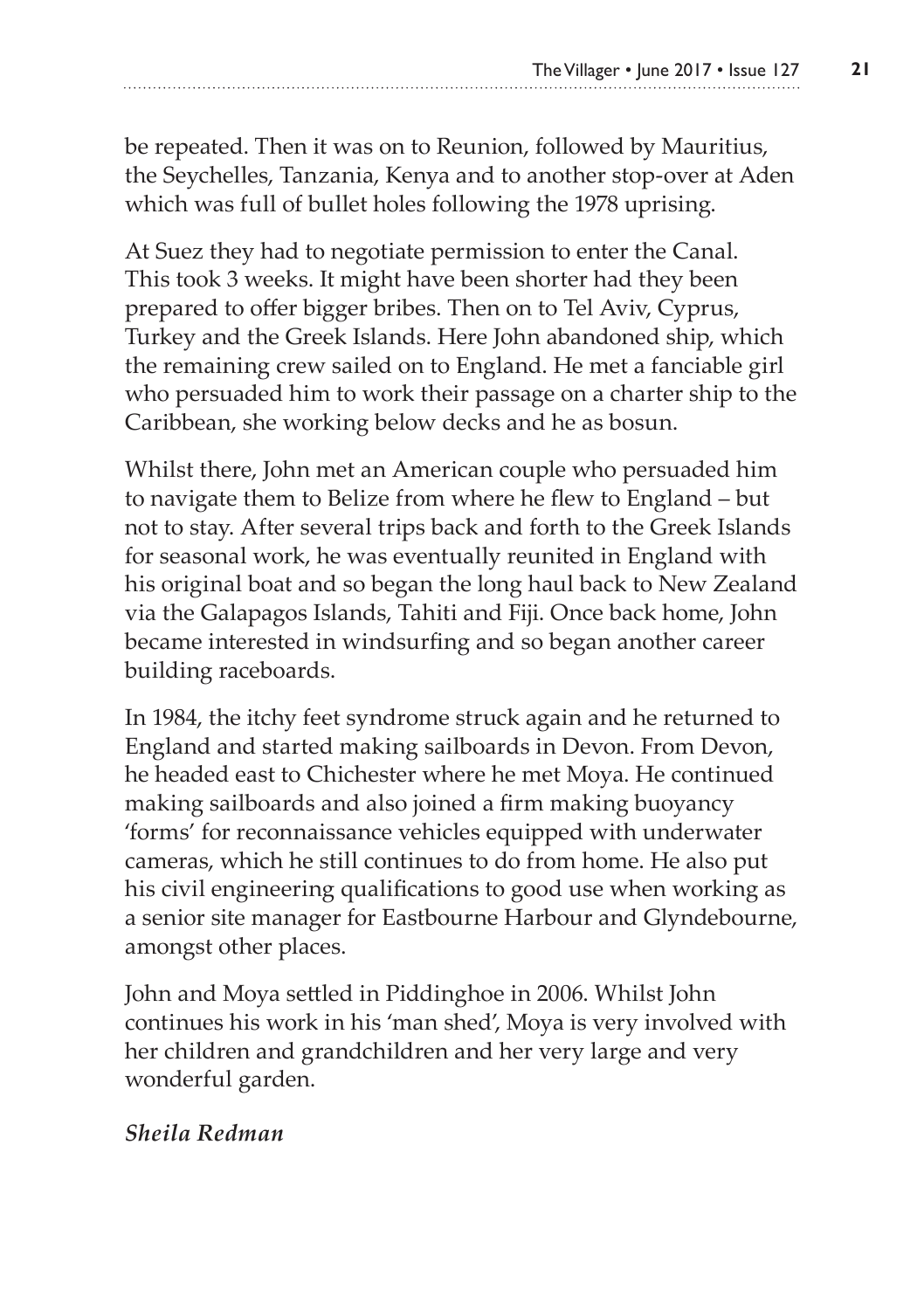## **NO I'M NOT FRACKING!!**

Until this week, I did not realise that my house was built on a rubbish heap. I have discovered that what lies beneath my (not!) perfectly weeded front drive is an old sink, some Crittall Windows and a very big hole. Hardly Sutton Hoo but these treasures were unearthed during the borehole drilling which has now thankfully finished and I apologise to all who have been affected by the process.

"Why are you doing it?" I hear you ask. Well, the short answer is that I want to try a more sustainable way of heating my home. We all know that stripping the planet of its fossil fuels is increasingly harmful and unholistic, not only because of the emissions but also because of the process. In recent years, campaigning to prevent Fracking in this country has been such an education that I thought it was time to put my money where my mouth is. My oil boiler is on its last legs and will soon need replacing so I looked into alternatives, eventually deciding to go for a Ground Source Heat Pump. I have to confess that I don't fully understand how it works but basically two boreholes have been sunk 110metres into the ground. These will be connected by big pipes to a sort of back-to-front fridge in my garage which in turn will pipe heat into the radiators and hot water cylinder in my house. The heat comes out of the ground (because it is always warm down there especially when there is water) and is circulated through the pipes in a mixture of anti-freeze and water. I think there is a bit more to it than that but you could always google it for more details. Apart from the benefits to the planet, I am told I will personally save several hundred pounds a year on my energy bills. It is a bit of a gamble for me but I trust the information I have been given and the local company Greener Alternatives seem to know what they are doing. Fingers crossed. I will let you know whether it works….or not.

As for the hole, (no, not the one in my purse which hopefully will be filled by a government grant for installing a Ground Source Heat Pump), I mean the one in the garden. Everything in nature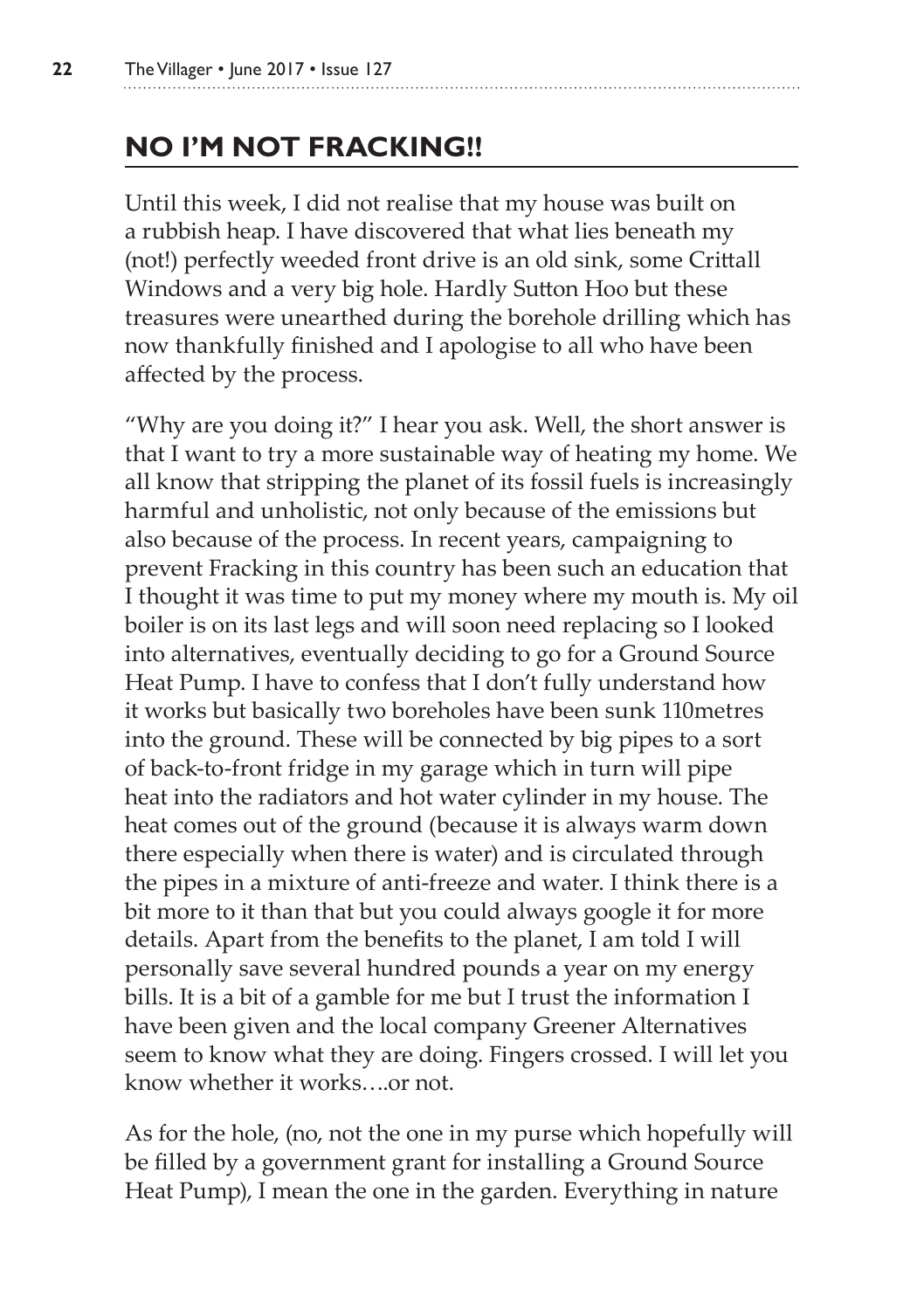is in such a delicate and subtle balance and apparently there is a massive river flowing through the chalk, 30 metres under my driveway and creating types of caverns. I think the pressure of the equipment and the compressor the men used slightly disturbed the natural equilibrium down there, causing a sink hole on the surface. The same thing happened earlier in the year at the end of the Village Hall driveway. It's one of the many risks that is highlighted when the oil companies start fracking. Oh the irony!

*Fiona Williams Dormer House*

# **NEW ARRIVAL**

I'm delighted to announce the arrival of baby Josephine (Josie) Chubb. Josie is my sixth grandchild (three of each now) and was born on Saturday 22nd April at 00.29, weighing 7lb 1oz. Youngest daughter Charlotte and her husband James are the proud parents.

*Marilyn Gould*

## **WOULD YOU LIKE TO CONTRIBUTE TO**  *'THE VILLAGER'***?**

Articles, letters, snippets are all welcome. If you want to contribute an article, please try to make it about 550 words or less. Due to space and time restrictions we can't guarantee inclusion in the magazine, but we'll do our best to accommodate everybody.

If possible please send articles as Word documents, attached to an email addressed to either **piercewilliam991@gmail.com** or **davies.gill@btinternet.com**

*The deadline for contributions to the next Villager is 15 August.*